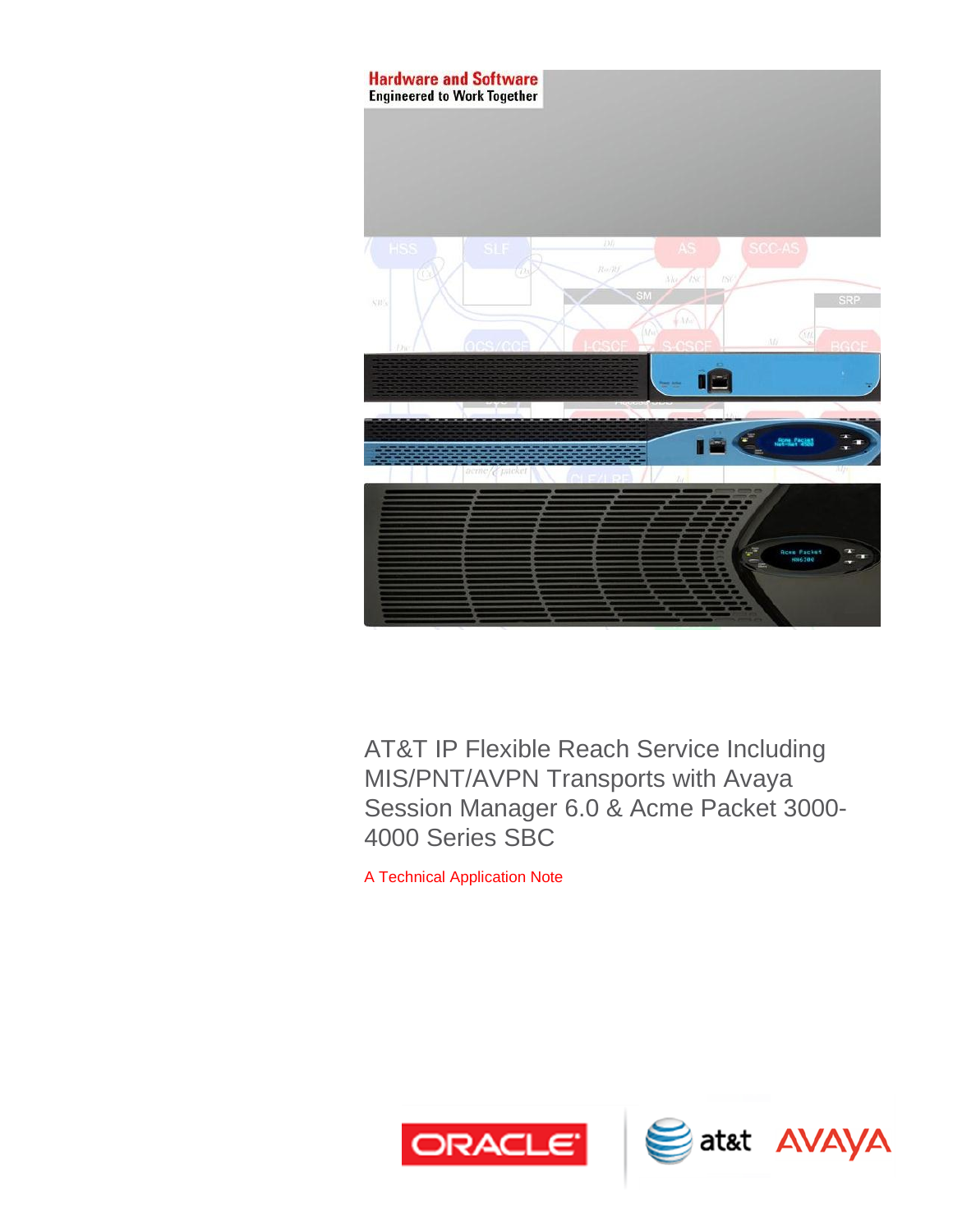# Disclaimer

The following is intended to outline our general product direction. It is intended for information purposes only, and may not be incorporated into any contract. It is not a commitment to deliver any material, code, or functionality, and should not be relied upon in making purchasing decisions. The development, release, and timing of any features or functionality described for Oracle's products remains at the sole discretion of Oracle.

Emergency 911/E911 Services Limitations and Restrictions - Although AT&T provides 911/E911 calling capabilities, AT&T does not warrant or represent that the equipment and software (e.g., IP PBX) reviewed in this customer configuration guide will properly operate with AT&T IP Flexible Reach to complete 911/E911 calls; therefore, it is Customer's responsibility to ensure proper operation with its equipment/software vendor.

While AT&T IP Flexible Reach services support E911/911 calling capabilities under certain Calling Plans, there are circumstances when that E911/911 service may not be available, as stated in the Service Guide for AT&T IP Flexible Reach found at [http://new.serviceguide.att.com.](http://new.serviceguide.att.com/)  Such circumstances include, but are not limited to, relocation of the end user's CPE, use of a non-native or virtual telephone number, failure in the broadband connection, loss of electrical power, and delays that may occur in updating the Customer's location in the automatic location information database.

Please review the AT&T IP Flexible Reach Service Guide in detail to understand the limitations and restrictions.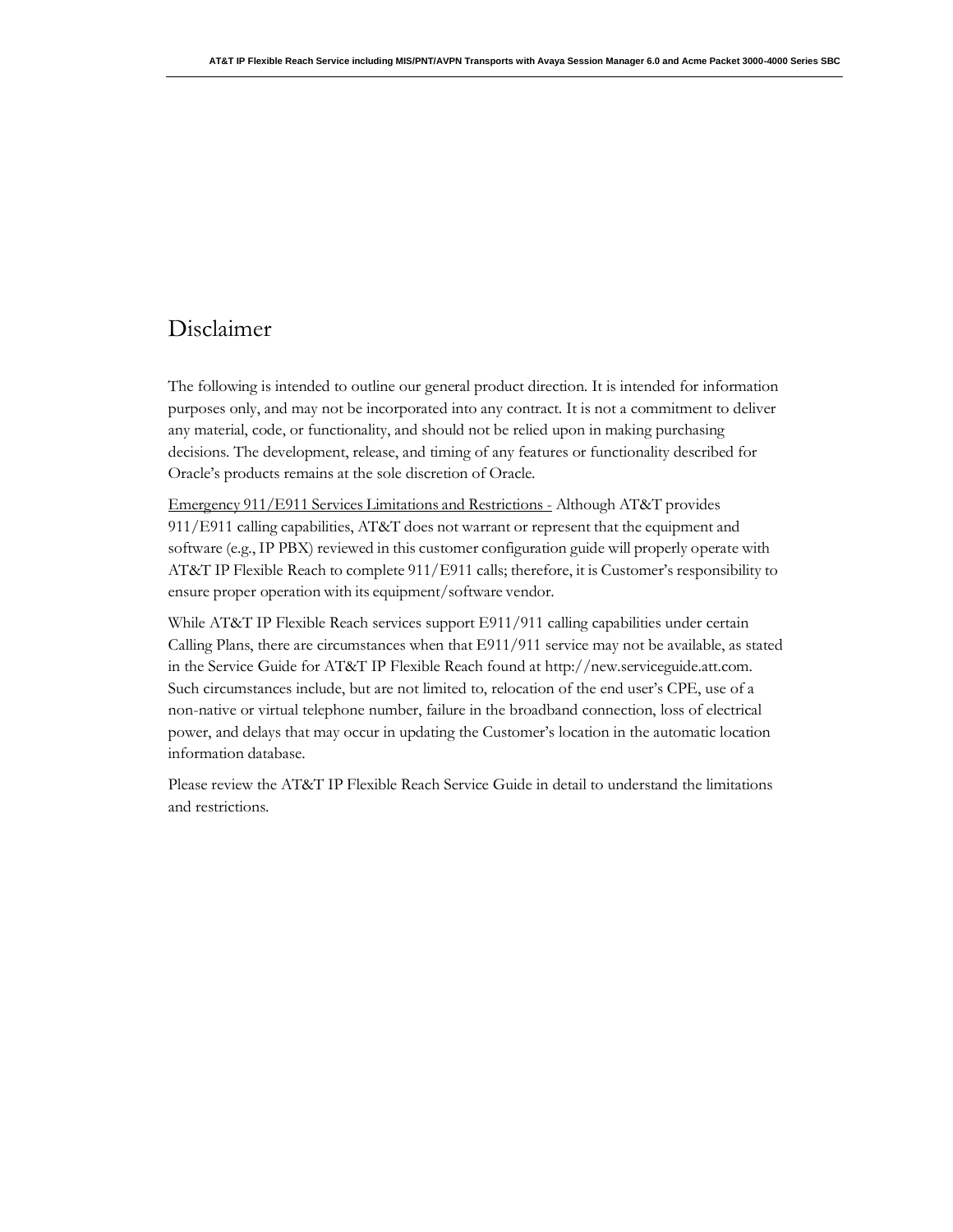<span id="page-2-0"></span>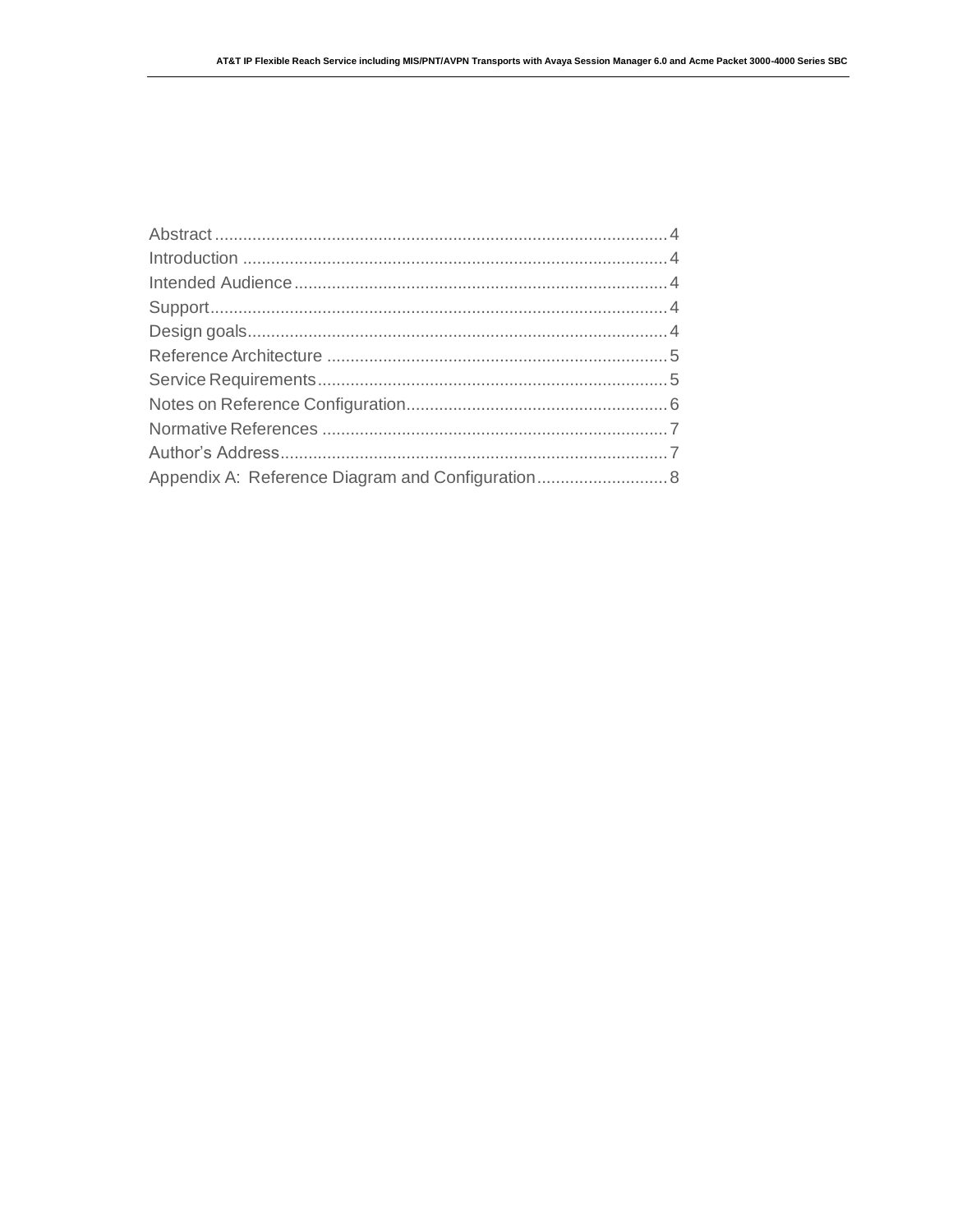## **Abstract**

This technical application notes defines a SIP configuration model suitable for Oracle's Acme Packet 3000- 4000 series Oracle Communications Session Border Controllers connecting Avaya Session Manager 6.0 from a customer premise to AT&T's IP Flexible Reach service with MIS, PNT or AVPN transport. The reference configuration presented was tested in AT&T's labs.

### <span id="page-3-0"></span>Introduction

This technical application note outlines the recommended configuration for Oracle's Acme Packet 3000-4000 series Session Border Controller (SBC), the industry leading Session Border Controllers, for connecting AT&T's IP Flexible Reach service to Avaya Session Manager 6.0 customers. This document is applicable to Oracle's Acme Packet OS-C versions 6.0 and higher.

### <span id="page-3-1"></span>Intended Audience

This document is intended for user by Oracle Systems Engineers, Oracle Enterprise Customers and Partners. It assumes that the reader is familiar with basic operations of the SBC.

### <span id="page-3-2"></span>**Support**

\*\*The AT&T website is password protected. The ID and Password are provided to each customer when they place an order for IP Flexible Reach or IP Toll Free service.

# <span id="page-3-3"></span>Design goals

The reference configuration represents the most common SIP to SIP deployment models. Originating SIP traffic and terminating to a SIP provider via the Oracle Communications Session Border Controller. The configuration also supports bi-directional call-flows via Local-Policy routes.

This document will annotate each configuration with information on its general applicability. The intent is to:

- Minimize SIP to SIP interoperability issue's by standardizing field configurations
- Provide guidelines for new users for the Oracle Communications Session Border Controller
- Provide a configuration template, base-lining the SIP to SIP configuration (with accompanying Diagram)
- Flexibility: how resilient the configuration is and how adaptable the configuration is when turning up new SIP to SIP networks.
- <span id="page-3-4"></span>Performance: minimize the use of unnecessary configuration objects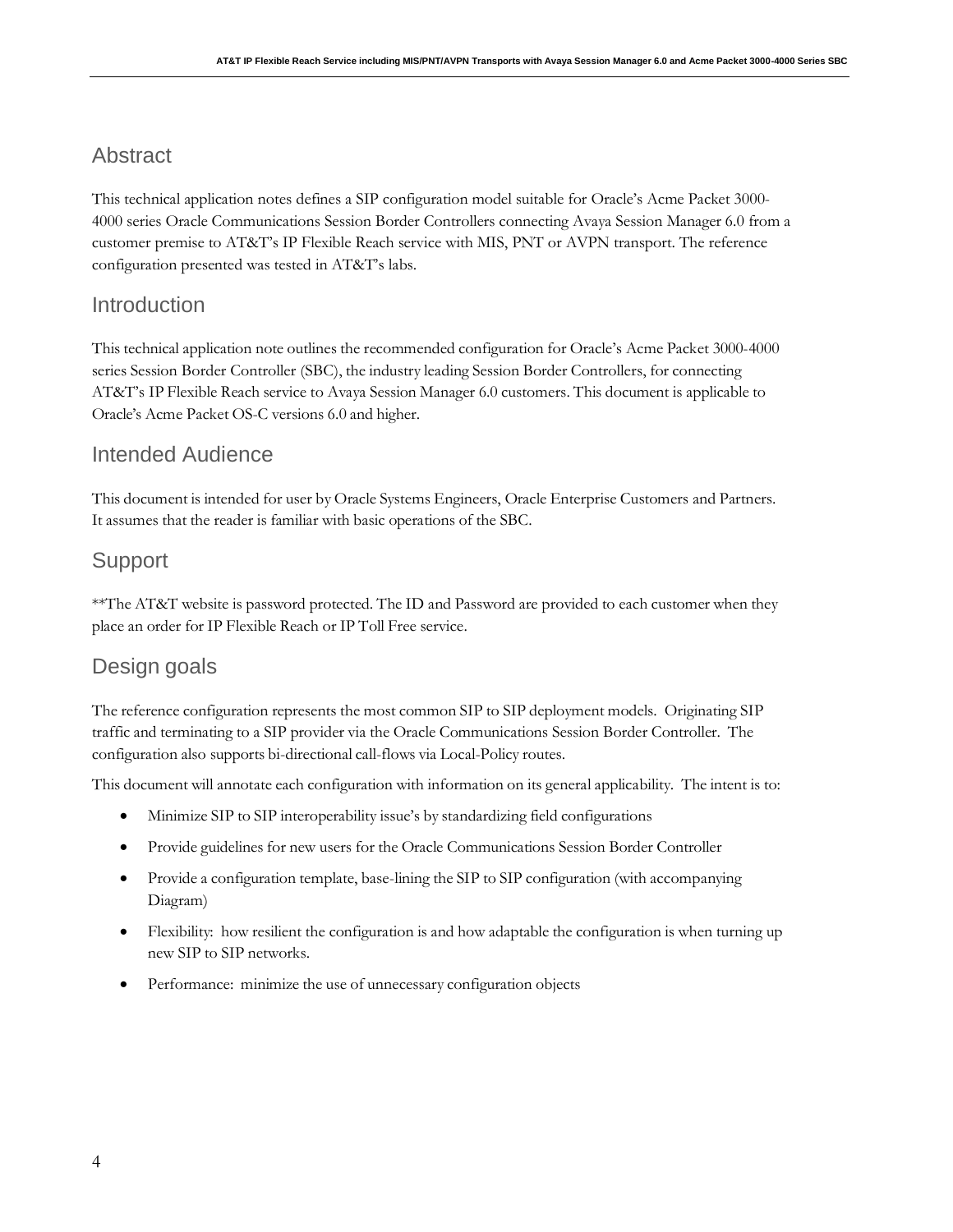# Reference Architecture

This section includes a reference architecture diagram, where the Oracle Communications Session Border Controller is integrated as an Enterprise CPE Trunking Session Border Controller, performing SIP between Avaya Session Manager 6.0 in the Enterprise and the AT&T Flexible Reach service.

The Avaya Session Manager peers with the AT&T IP Flexible Reach service via the Oracle Communications Session Border Controller (as depicted below).



# <span id="page-4-0"></span>Service Requirements

Below is a description of service requirements that must be adhered to for the solution to work as tested.

- If Avaya Aura® Communication Manager receives an SDP offer with multiple codecs, where at least two of the codecs are supported in the codec set provisioned on Avaya Aura® Communication Manager, then Avaya Aura® Communication Manager selects a codec according to the priority order specified in the Avaya Aura® Communication Manager codec set, not the priority order specified in the SDP offer. For example, if the AT&T IP Toll Free service offers G.711, G.729A, and G.729B in that order, but the Avaya Aura® Communication Manager codec set contains G.729B, G729A, and G.711 in that order, then Avaya Aura® Communication Managerselects G.729A, not G.711. The practical resolution is to provision the Avaya Aura® Communication Manager codec set to match the expected codec priority order in AT&T IP Toll Free SDP offers.
- G.726 codec is not supported between Avaya Aura® Communication Manager and the AT&T IP Toll Free service.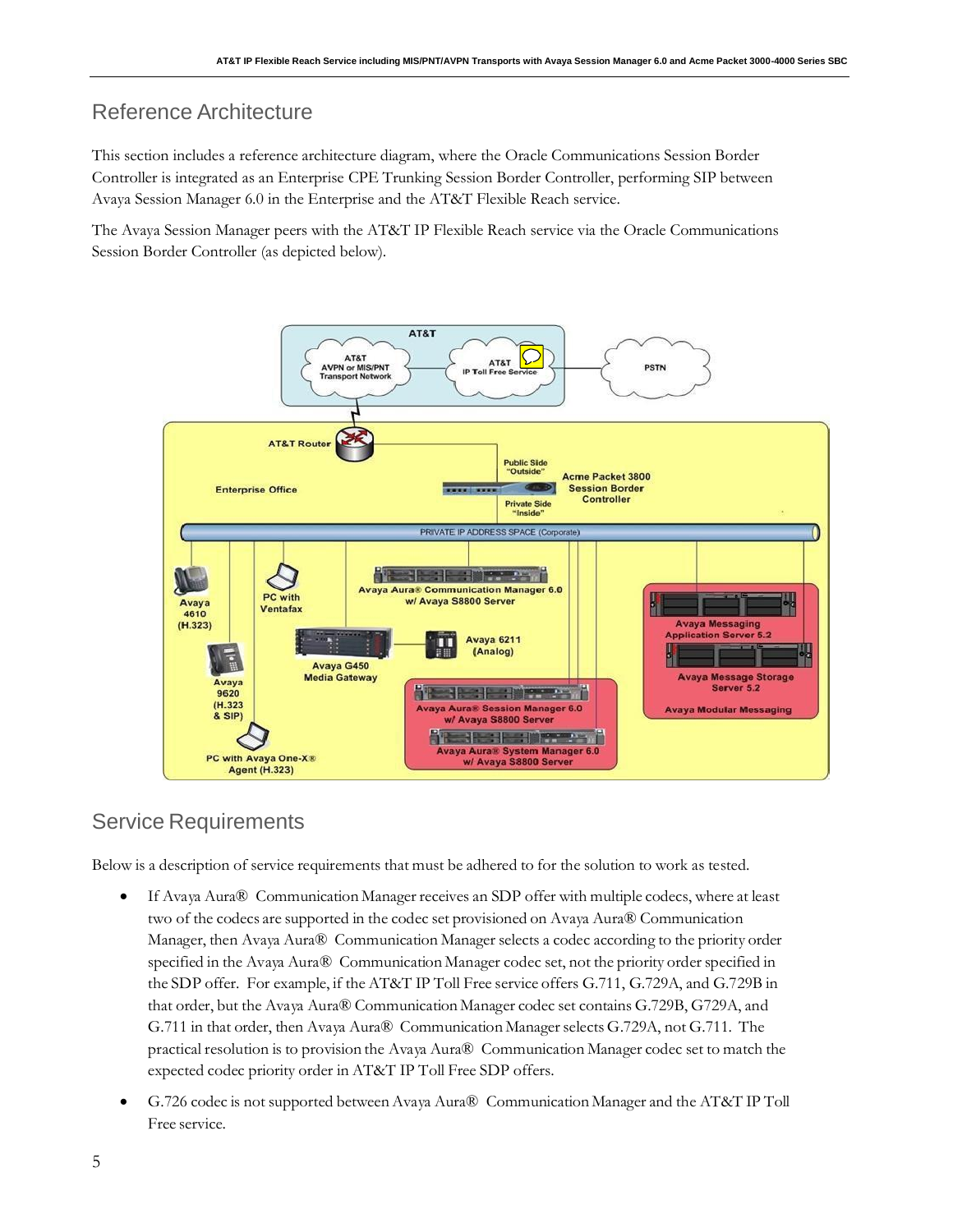- G.711 faxing is not supported between Avaya Aura<sup>®</sup> Communication Manager and the AT&T IP Toll Free service. Avaya Aura® Communication Manager does not support the protocol negotiation that AT&T requires to have G.711 fax calls work. T.38 faxing is supported, as is Group 3 and Super Group 3 fax. Fax speeds are limited to 9600 in the configuration tested. In addition, Fax Error Correction Mode (ECM) is not supported by Avaya Aura® Communication Manager.
- Shuffling must be disabled on the Avaya Aura® Communication Manager "local" SIP trunk due to codec negotiation issues with Avaya SIP telephones.
- Avaya Aura® Communication Manager 6.0 inserts a leading plus sign to calling number headers by default (e.g. Update, From, PAI, Contact). The AT&T IP Toll Free service does not support the use of digit strings with a leading plus sign ("+") in headers containing calling numbers (Update in the case of the inbound onlyAT&T IP Toll Free service). The SIP-manipulation rules in the Acme Packet 3000/4000 will remove the leading plus sign ("+") before sending to AT&T's network.

# <span id="page-5-0"></span>Notes on Reference Configuration

In the configuration, the Realm labeled INSIDE, and its corresponding SIP Interface address 192.168.67.130, is where the SIP signaling and eventual RTP (when signaling dictates RTP can start), will enter and exit the Oracle Communications Session Border Controller. This address represents the SBC's SIP Signaling target for the Avaya Session Manager to signal to.

The Realm labeled OUTSIDE and its corresponding SIP Interface address 192.168.64.130, is where all SIP messaging enters and exits the SBC, to and from the AT&T network SIP Peering side.

The Local-Policy configurations route sessions to/from the Avaya SM to AT&T's network.

NOTE: multiple PBXs can be supported on a common Acme Packet 3000/4000 by adding the following configuration elements for each new platform:

- Realm that faces the new PBX (i.e. INSIDE-new)
	- o The same Physical-Interface and Network-Interface may be used
- Realm that faces IP Flexible Reach (i.e. ATT-new)
	- The same Physical-Interface and Network-Interface may be used
- SIP-interface that faces the new PBX (requires a new IP address for SIP-port)
- SIP-interface that faces IP Flexible Reach (requires a new IP address for SIP-port)
- Steering-Pool with the new "PBX facing" IP address and Realm
- Steering-Pool with the new "IP Flexible Reach facing" IP address and Realm
- Local-Policy with Source realm of new "PBX facing" realm and Next-Hop of AT&T facing IP address and Realm name
- Local-Policy with Source realm of new "AT&T facing" realm and Next-Hop of new PBX facing IP address and Realm name
- Session-Agent with new "PBX facing" IP address and Realm name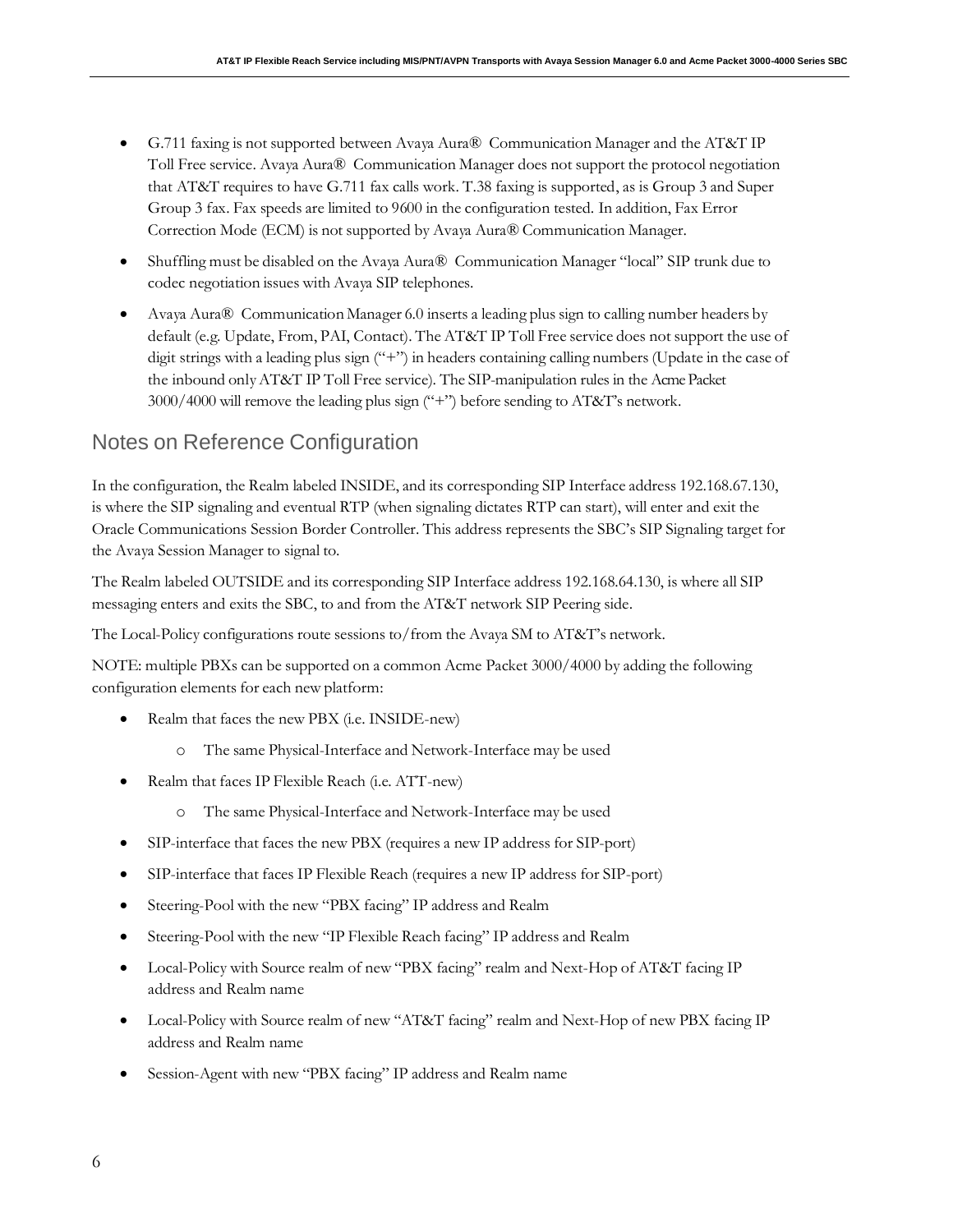It should be noted that "platform specific" header manipulation rules and translation-rules should be configured under their respective SIP-INTERFACE rather than on a "global" level. This prevents unnecessary and potentially harmful SIP signaling modifications to the other PBX platforms that could cause certain call flows to fail.

# <span id="page-6-0"></span>Normative References

[1] Acme Packet, "Net-Net 4000 S-C6.2.0 ACLI Configuration Guide", 400-0061-62, Dec 2010. [2] Archer, M., "BCP SIP Peering Configuration", 520-0038-01, Mar 2010

<span id="page-6-1"></span>Author's Address

Nate Denbow email: [nathan.denbow@oracle.com](mailto:nathan.denbow@oracle.com)

<span id="page-6-2"></span>Oracle 100 Crosby Drive Bedford, MA 01730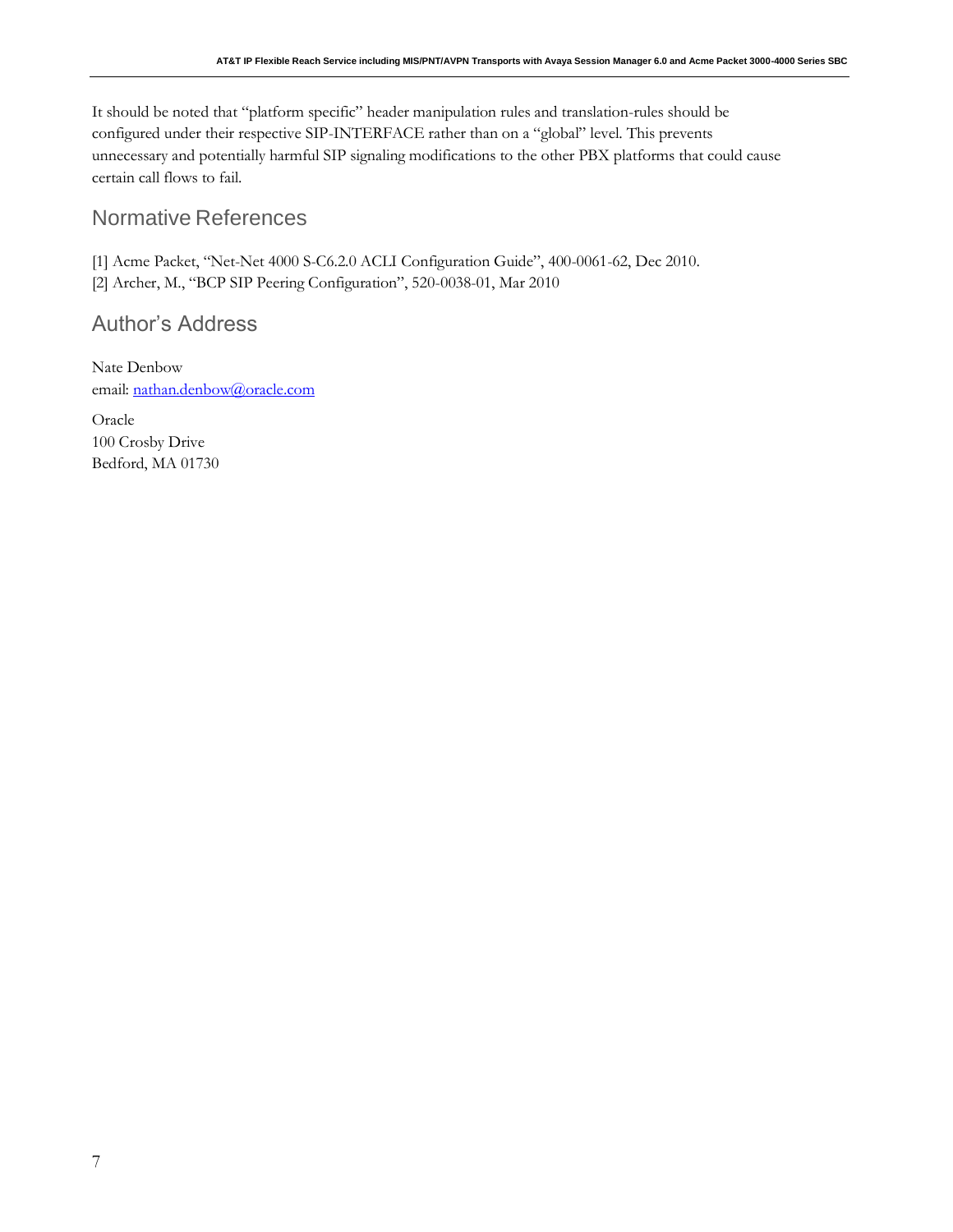# Appendix A: Reference Diagram and Configuration

The Avaya SM peers with the AT&T IP Flexible Reach service via the Oracle Communications Session Border Controller (as depicted below):



NOTE: The configuration elements highlighted in bold red are unique to the Avaya SM solution and must be present to allow for specific SDP manipulation. Further, all references to the (732) digit strings in this document are unique to lab testing and will change on a per-customer basis. Due to a limitation in Microsoft Lync software, a FROM header manipulation rule was designed to replace the URI-USER portion of the From header with a fixed CPN if the original contained ALPHA characters.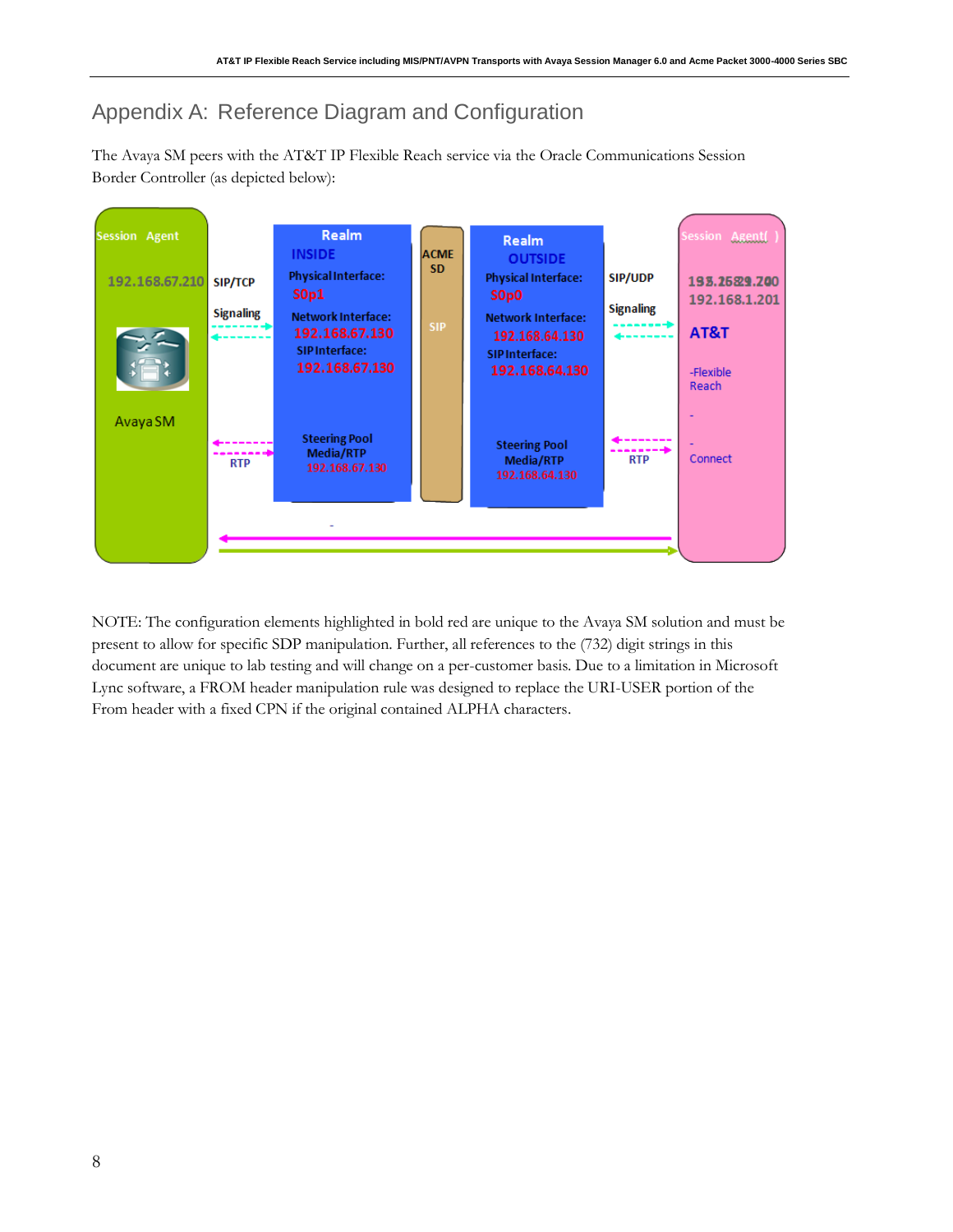| local-policy                           |                                | *              |                        |
|----------------------------------------|--------------------------------|----------------|------------------------|
| from-address                           |                                | sk.            |                        |
| to-address                             |                                | <b>INSIDE</b>  |                        |
| source-realm                           |                                |                |                        |
| description<br>activate_time           |                                | N/A            |                        |
| deactivate=time                        |                                | N/A state      |                        |
|                                        |                                | enabled        |                        |
| policy-priority                        |                                | none           |                        |
| last.modified.by                       |                                | admin@console  |                        |
| last-modified-date<br>policy-attribute |                                |                | 2009-11-05 17:50:26    |
|                                        | next-hop                       |                | <b>SAG:SP PROXY</b>    |
| realm                                  |                                |                | <b>OUTSIDE</b>         |
| action                                 |                                |                | none                   |
|                                        | terminate-recursion            |                | disabled               |
|                                        | carrier                        |                |                        |
|                                        |                                |                |                        |
|                                        | start-time<br>end-time         |                | 0000<br>2400           |
|                                        | days-of-week                   |                | $U-S$                  |
| cost                                   |                                |                | 0                      |
|                                        | app-protocol                   |                | <b>SIP</b>             |
|                                        | state.                         |                | enabled                |
|                                        | methods<br>media-profiles      |                |                        |
|                                        |                                |                |                        |
| local-policy<br>from-address           |                                | 宋              |                        |
|                                        |                                |                |                        |
| to-address                             |                                | *              |                        |
| source-realm                           |                                | <b>OUTSIDE</b> |                        |
|                                        |                                |                |                        |
| description                            |                                |                |                        |
| activate_time                          |                                | N/A            |                        |
| deactivatestime<br>state               |                                | N/A<br>enabled |                        |
| policy-priority                        |                                | none           |                        |
| last-modified-by                       |                                | admin@console  |                        |
| last-modified-date                     |                                |                | 2009-11-04 00:56:55    |
| policy-attribute                       |                                |                |                        |
|                                        | next-hop                       |                | <b>SAG: ENTERPRISE</b> |
|                                        | realm                          |                | <b>INSIDE</b>          |
|                                        | action                         |                | none                   |
|                                        | terminate-recursion<br>carrier |                | disabled               |
|                                        | <u>start-time</u>              |                | 0000                   |
|                                        | end-time                       |                | 2400                   |
|                                        | days.tof.tweek                 |                | $U-S$                  |
| cost                                   |                                |                | ø                      |
|                                        | app-protocol                   |                | <b>SIP</b>             |
|                                        | state                          |                | enabled                |
|                                        | methods                        |                |                        |
|                                        | media=profiles                 |                |                        |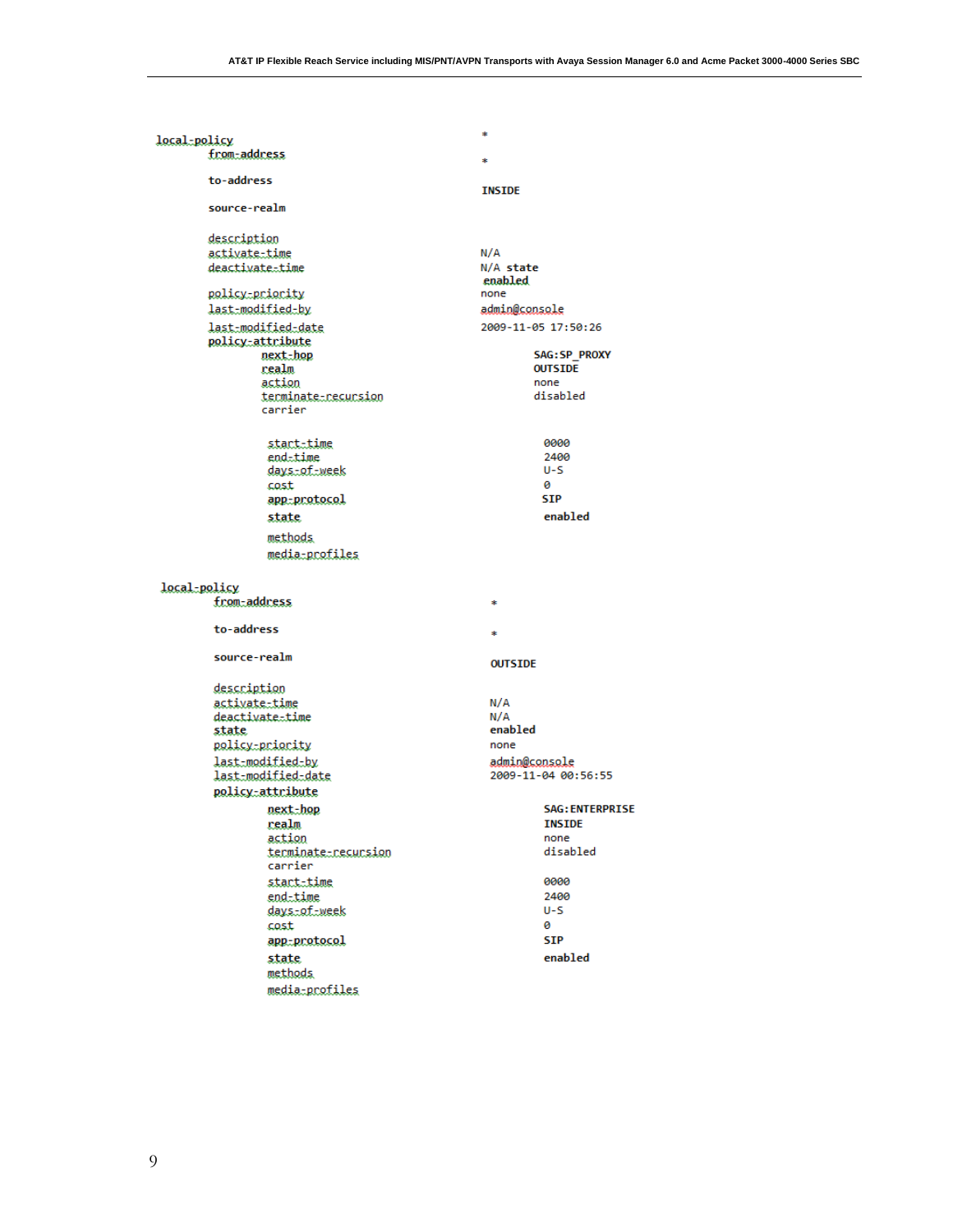| media-manager                            |                     |
|------------------------------------------|---------------------|
| state.                                   | enabled             |
| latching                                 | enabled             |
| flow-time-limit                          | 86400               |
| initial-guard-timer                      | 300                 |
| subsa-guard-timer                        | 300                 |
| tcn-flow-time-limit                      | 86400               |
| tcp-initial-guard-timer                  | 300                 |
| tcn-subsa-guard-timer                    | 300                 |
| tcp-number-of-ports-per-flow             | 2                   |
| bnt-rtcp                                 | disabled            |
| algd-log-level                           | <b>NOTTCE</b>       |
| mbcd-log-level                           | <b>NOTICE</b>       |
| red-flow-port                            | 1985                |
| red-mgcp-port                            | 1986                |
| red-max-trans                            | 10000               |
| red-sync-start-time                      | 5000                |
| red-sync-comp-time                       | 1000                |
| media-policing                           | enabled             |
| max-signaling-bandwidth                  | 775880              |
| max-untrusted-signaling                  | 80                  |
| min-untrusted-signaling                  | 20                  |
| app-signaling-bandwidth                  | ø                   |
| tolerance-window                         | 30                  |
| rtco-rate-limit                          | ø                   |
| min-media-allocation                     | 2000                |
| min-trusted-allocation                   | 4000                |
| deny-allocation                          | 64000               |
| anonymous-sdp                            | disabled            |
| arp-msg-bandwidth                        | 32000               |
| fragment-msg-bandwidth                   | ø                   |
| rfc2833-timestamp                        | disabled            |
| default-2833-duration                    | 100                 |
| nfc2833=end=pkts=only=fon=non=sigenabled |                     |
| <u>translate-non-rfc2833-event</u>       | disabled            |
| dnsalg-server-failover                   | disabled            |
| last-modified-by                         | admin@console       |
| last-modified-date                       | 2009-11-04 00:34:23 |
|                                          |                     |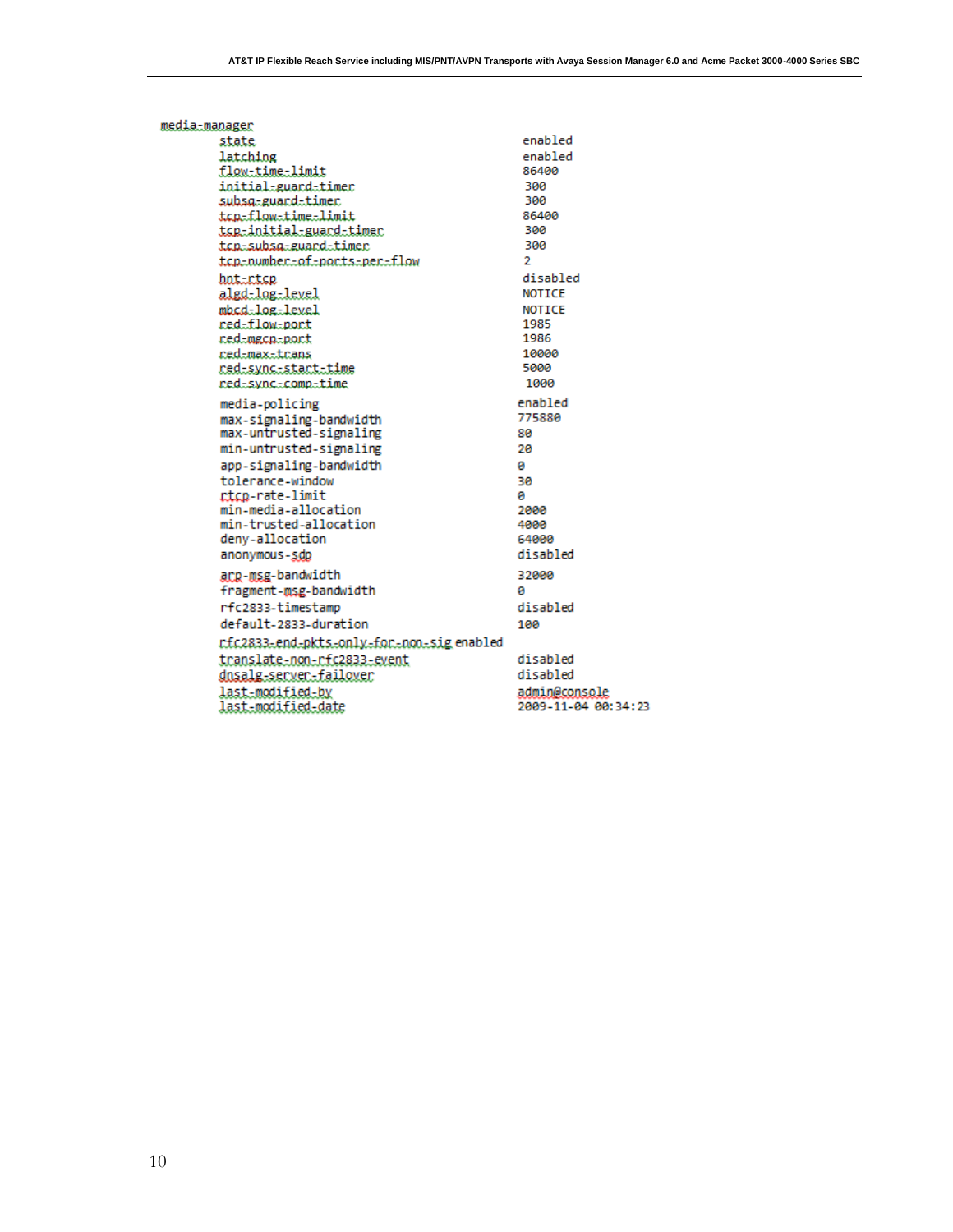| network-interface                          |                     |
|--------------------------------------------|---------------------|
| name                                       | wancom1             |
| sub-port-id                                | ø                   |
| description                                |                     |
| hostname                                   |                     |
| in-address                                 |                     |
| pri-utility-addr                           | 169, 254, 1, 1      |
| sec-utility-addr                           | 169.254.1.2         |
| netmask<br>gateway                         | 255.255.255.252     |
| sec-gateway                                |                     |
| gw-heartbeat                               |                     |
| state                                      | disabled            |
| heartbeat                                  | ø                   |
| retry-count                                | 0                   |
| retry-timeout                              | 1                   |
| health-score                               | ø                   |
| dos-ip-primary<br>dns-ip-backup1           |                     |
| dns-ip-backup2                             |                     |
| dns-domain                                 |                     |
| dns-timeout                                | 11                  |
| hip in list ftp-                           |                     |
| address                                    |                     |
| icmp-address somp-                         |                     |
| address telnet-address<br>last-modified-by | admin@console       |
| last-modified-date                         | 2009-11-04 00:33:51 |
|                                            |                     |
| network-interface                          |                     |
| name                                       | wancom <sub>2</sub> |
| $ \mathbf{F}  $                            |                     |
| sub-port-id                                | ø                   |
| description                                |                     |
| hostname                                   |                     |
|                                            |                     |
| ip-address                                 |                     |
| pri-utility-addr                           | 169, 254, 2, 1      |
| sec-utility-addc                           | 169.254.2.2         |
| netmask                                    | 255.255.255.252     |
| gateway                                    |                     |
| sec-gateway                                |                     |
| gw-heartbeat                               |                     |
| state                                      | disabled            |
| heartbeat                                  | ø                   |
| retry-count                                | ø                   |
| retry-timeout                              | 1                   |
| health-score                               | ø                   |
| <u>dns-ip-primary</u>                      |                     |
| dns-ip-backup1                             |                     |
| dns-ip-backup2                             |                     |
| dns-domain                                 |                     |
| dns-timeout                                | 11                  |
| hip-in-list                                | $\Box$              |
| ftp-address icmp-address                   |                     |
| snmp=address                               |                     |
| telnet-address                             |                     |
| last-modified-by                           | admin@console       |
| last-modified-date                         | 2009-11-04 00:33:51 |
|                                            |                     |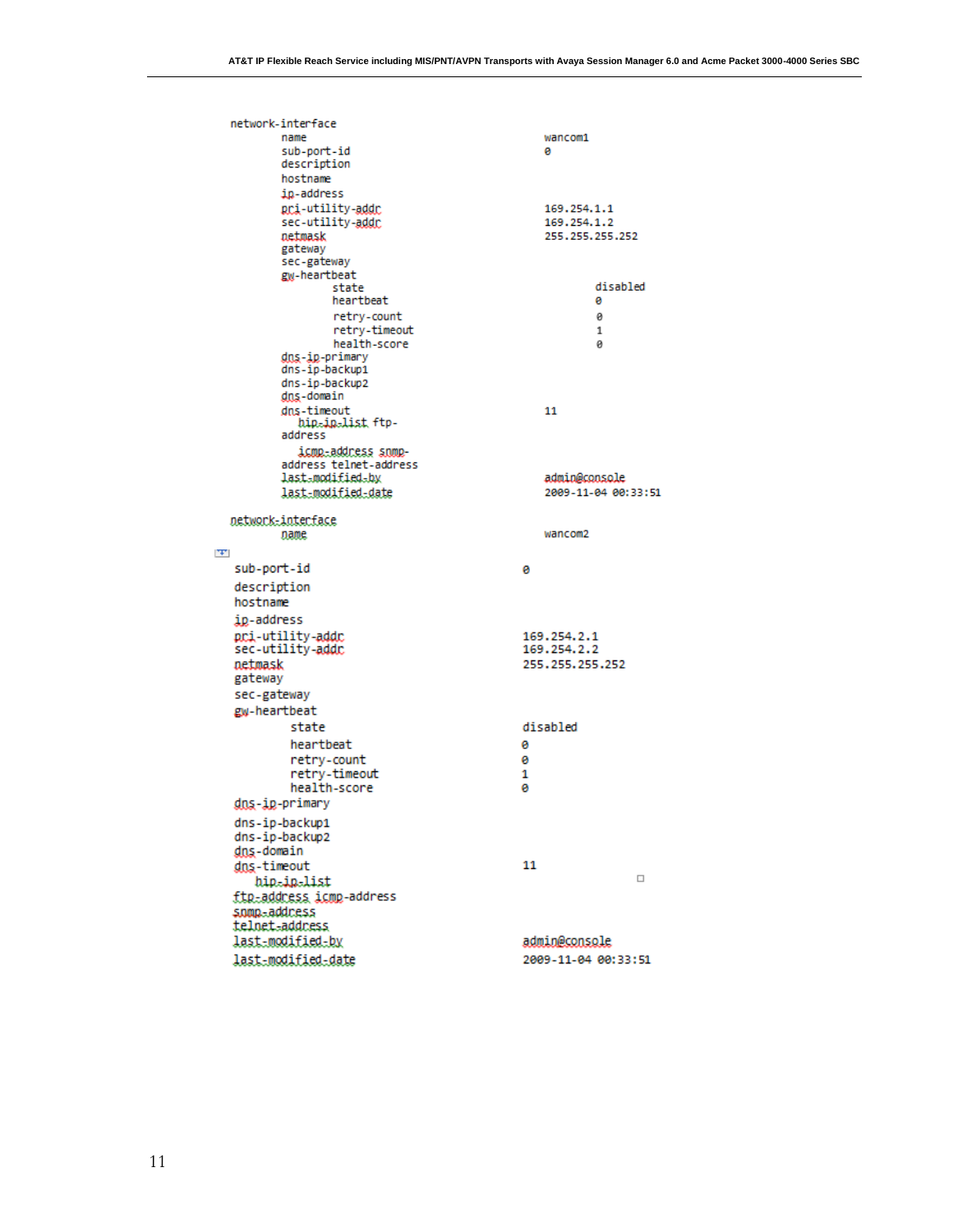| network-interface                                                                                        |                                                                                     |
|----------------------------------------------------------------------------------------------------------|-------------------------------------------------------------------------------------|
| name                                                                                                     | s0p0                                                                                |
| sub-port-id<br>description hostname                                                                      | ø                                                                                   |
| ip-address<br>pri-utility-addr<br>sec-utility-addr.<br>netmask<br>gateway<br>sec-gateway<br>gw-heartbeat | 192.168.64.130<br>192.168.64.131<br>192.168.64.132<br>255.255.255.0<br>192.168.64.1 |
| state                                                                                                    | disabled                                                                            |
| heartbeat<br>retry-count<br>retry-timeout<br>health-score                                                | ø<br>ø<br>1<br>ø                                                                    |
| dns-ip-primary<br>dns-ip-backup1<br>dns-ip-backup2<br>dns-domain                                         |                                                                                     |
| dns-timeout                                                                                              | 11                                                                                  |
| hip-ip-list                                                                                              | 192.168.64.130                                                                      |
| ftp=address                                                                                              |                                                                                     |
| icmp-address<br>snmn-address telnet-<br>address                                                          | 192.168.64.130                                                                      |
| last-modified-by                                                                                         | admin@console                                                                       |
| last-modified-date                                                                                       | 2009-11-06 13:33:09                                                                 |
| network-interface                                                                                        |                                                                                     |
| name<br>sub-port-id<br>description                                                                       | s0p1<br>ø                                                                           |
| hostname                                                                                                 |                                                                                     |
| ip-address<br>pri-utility-addr                                                                           | 192.168.67.130<br>192.168.67.131                                                    |
| sec-utility-addc<br>netmask<br>gateway                                                                   | 192.168.67.132<br>255.255.255.0<br>192.168.67.1                                     |
| sec-gateway                                                                                              |                                                                                     |
| gw-heartbeat<br>state<br>heartbeat<br>retry-count                                                        | disabled<br>0<br>0                                                                  |
| retry-timeout                                                                                            | 1                                                                                   |
| health-score<br>dns-ip-primary<br>dns-ip-backup1<br>dns-ip-backup2<br>dns-domain                         | ø                                                                                   |
| dns-timeout                                                                                              | 11                                                                                  |
| hip-ip-list<br>ftp-address<br>icmp-address<br>snmp-address                                               | 192.168.67.130<br>192.168.67.130<br>192.168.67.130                                  |
| telnet-address                                                                                           |                                                                                     |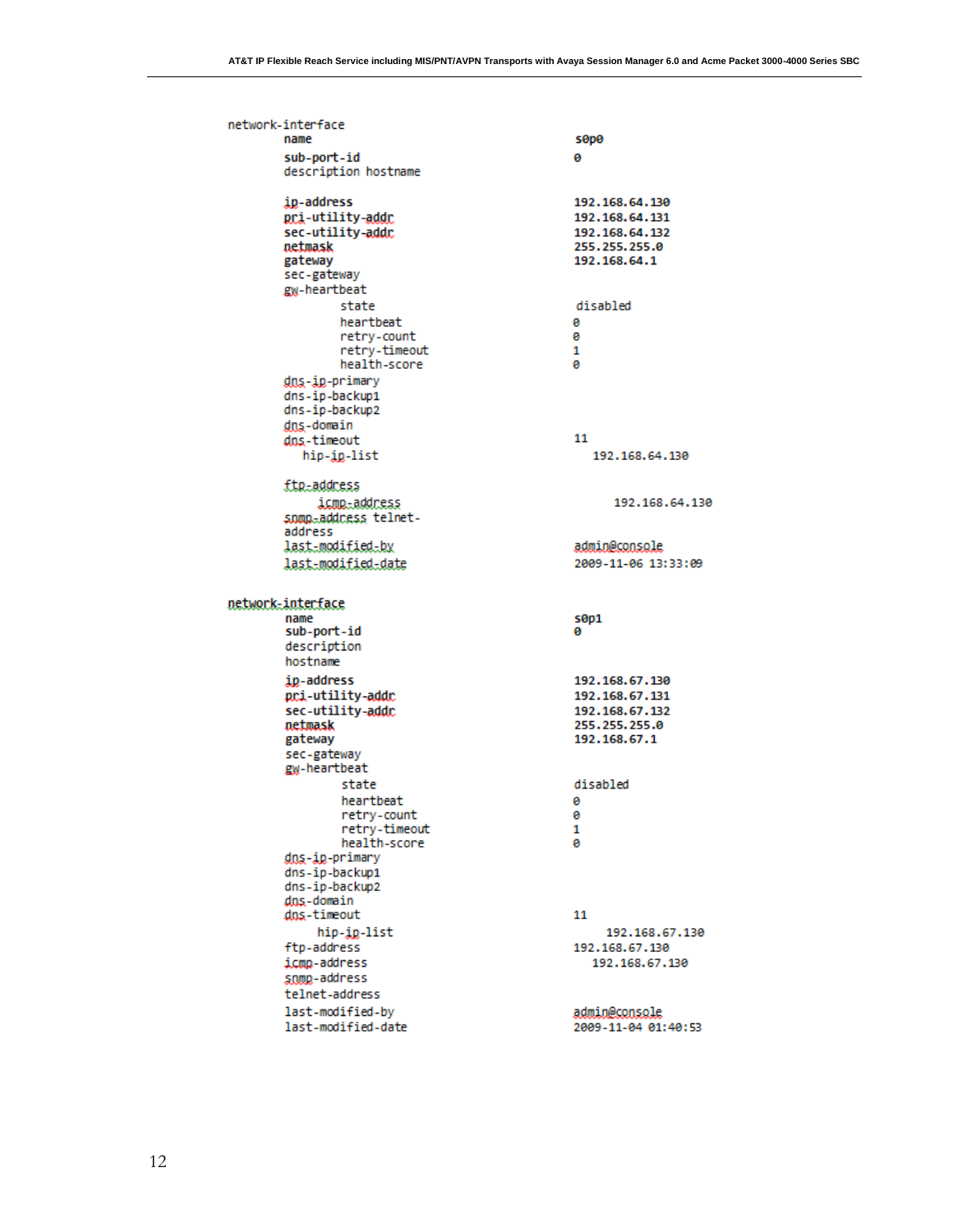| ntp-config                                       |                                                     |
|--------------------------------------------------|-----------------------------------------------------|
| server<br>last-modified-by<br>last-modified-date | 135.8.139.1<br>admin@console<br>2009-11-04 00:27:53 |
|                                                  |                                                     |
| <u>phy-interface</u>                             |                                                     |
| name<br>operation-type                           | s0p1<br>Media                                       |
| port                                             | 1                                                   |
| slot                                             | ø                                                   |
| <u>virtual-mac</u><br>admin_state                | 00:08:25:a0:f3:69<br>enabled                        |
| auto-negotiation                                 | enabled                                             |
| duplex-mode                                      | <b>FULL</b>                                         |
| speed<br>last-modified-by                        | 100<br>admin@console                                |
| last-modified-date                               | 2009-11-04 00:24:39                                 |
| phy-interface                                    |                                                     |
| name                                             | s0p0                                                |
| operation-type<br>port                           | Media<br>ø                                          |
| slot                                             | ø                                                   |
| virtual-mac                                      | 00:08:25:a0:f3:68                                   |
| admin-state                                      | enabled<br>enabled                                  |
| auto-negotiation<br>duplex-mode                  | <b>FULL</b>                                         |
| speed                                            | 100                                                 |
| last-modified-by                                 | admin@console                                       |
| last-modified-date                               | 2009-11-04 00:29:41                                 |
| <u>phy-interface</u>                             |                                                     |
| name                                             | s1p0<br>Media                                       |
| operation-type<br>port                           | ø                                                   |
| slot                                             | 1                                                   |
| virtual-mac                                      | 00:08:25:a0:f3:6e                                   |
| admin-state<br><u>auto-negotiation</u>           | disabled<br>enabled                                 |
| duplex-mode                                      | <b>FULL</b>                                         |
| speed                                            | 100<br>admin@console                                |
| last-modified-by<br>last-modified-date           | 2009-11-04 00:33:23                                 |
|                                                  |                                                     |
| <u>phy-interface</u><br>name                     | <b>S1p1</b>                                         |
| operation-type                                   | Media                                               |
| port<br>slot                                     | 1<br>1                                              |
|                                                  | 00:08:25:a0:f3:6f                                   |
| xintualmos<br><u>admin-state</u>                 | disabled                                            |
| auto-negotiation                                 | enabled                                             |
| <u>duplex-mode</u>                               | <b>FULL</b><br>100                                  |
| speed<br>last-modified-by                        | admin@console                                       |
| last-modified-date                               | 2009-11-04 00:33:23                                 |
| <u>phy-interface</u>                             |                                                     |
| name<br>operation-type                           | wancom1<br>Control                                  |
| port                                             | 1                                                   |
| slot                                             | ø                                                   |
|                                                  |                                                     |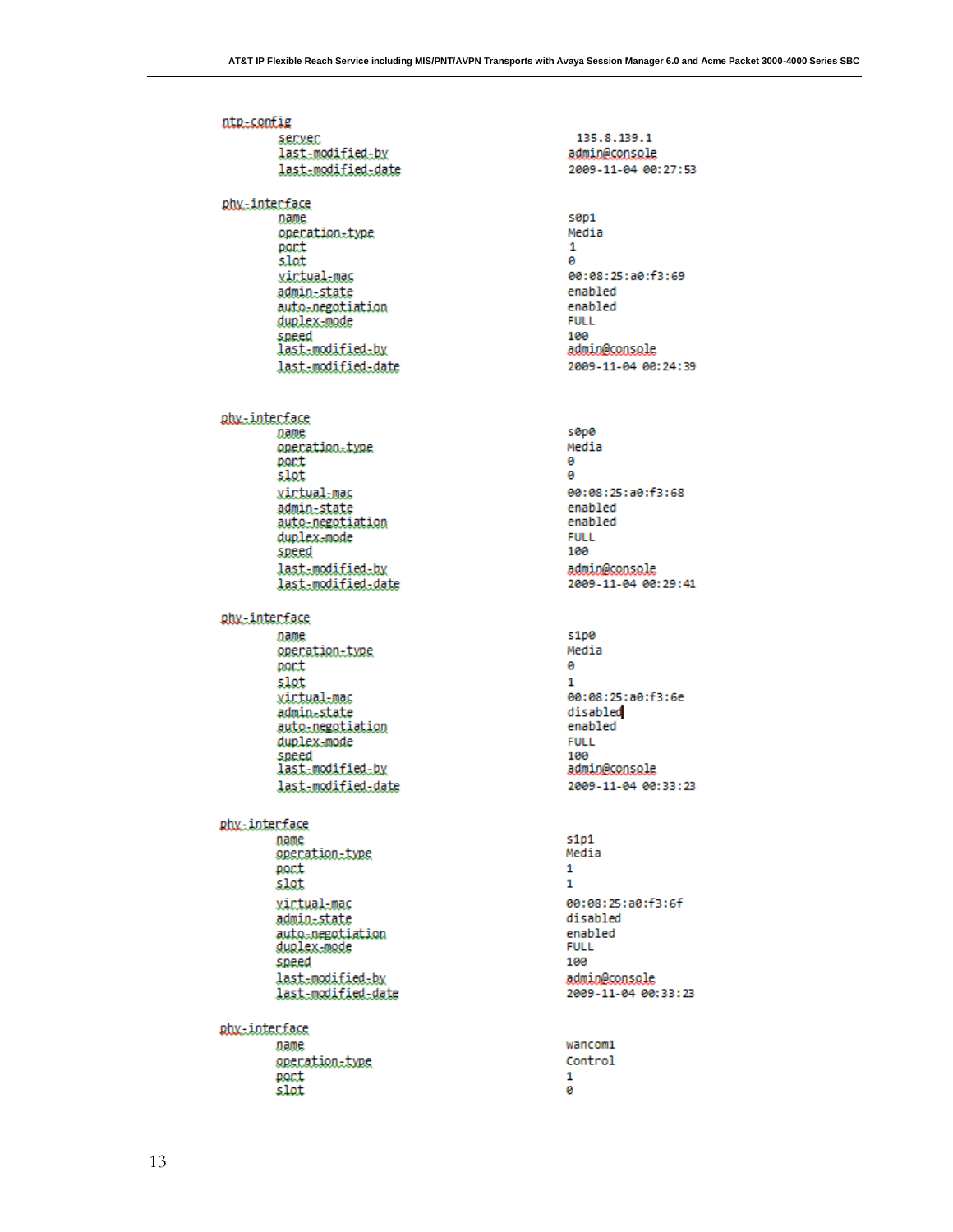|                      | <u>virtual-mac</u>                   |               |                     |
|----------------------|--------------------------------------|---------------|---------------------|
|                      | wancom-health-score                  | 8             |                     |
|                      | last-modified-by                     | admin@console |                     |
|                      | last-modified-date                   |               | 2009-11-04 00:33:51 |
|                      |                                      |               |                     |
| <u>phy-interface</u> |                                      |               |                     |
|                      | name                                 |               | wancom <sub>2</sub> |
|                      | operation-type                       | Control       |                     |
|                      | port                                 | 2             |                     |
|                      | slot                                 | ø             |                     |
|                      | <u>virtual-mac</u>                   |               |                     |
|                      | wancom-health-score                  | 9             |                     |
|                      | last-modified-by                     | admin@console |                     |
|                      | last-modified-date                   |               | 2009-11-04 00:33:51 |
|                      |                                      |               |                     |
| realm-config         |                                      |               |                     |
|                      | identifier                           |               | <b>OUTSIDE</b>      |
|                      | description                          |               |                     |
|                      | addr-prefix                          |               | 0.0.0.0             |
|                      | network-interfaces                   |               |                     |
|                      |                                      |               | s0p0:0              |
|                      | mm-in-realm                          |               | enabled             |
|                      | mm-in-network                        |               | enabled             |
|                      | mm-same-ip                           |               | enabled             |
|                      | mm-in-system                         |               | enabled<br>disabled |
|                      | bw-cac-non-mm                        |               | disabled            |
|                      | msm-release<br>generate-UDP-checksum |               | <u>disabled</u>     |
|                      | max-bandwidth                        |               | ø                   |
|                      | fallback-bandwidth                   |               | ø                   |
|                      | max-priority-bandwidth               |               | ø                   |
|                      | max-latency                          | ø             |                     |
|                      | max-jitter                           | 0             |                     |
|                      | max-packet-loss                      | ø             |                     |
|                      | obsery-window-size                   | ø             |                     |
|                      | parent-realm                         |               |                     |
|                      | dns-realm media-policy               |               |                     |
|                      | in-translationid out-                |               |                     |
|                      | translationid in-                    |               |                     |
|                      | manipulationid                       |               |                     |
|                      | out-manipulationid                   |               | <b>NAT IP</b>       |
|                      | manipulation-string                  |               |                     |
|                      | class-profile                        |               |                     |
|                      | average-rate-limit                   |               | ø                   |
|                      | access-control-trust-level           |               | medium              |
|                      | invalid-signal-threshold             |               | 4                   |
|                      | maximum-signal-threshold             |               | 3000                |

 $\overline{\phantom{a}}$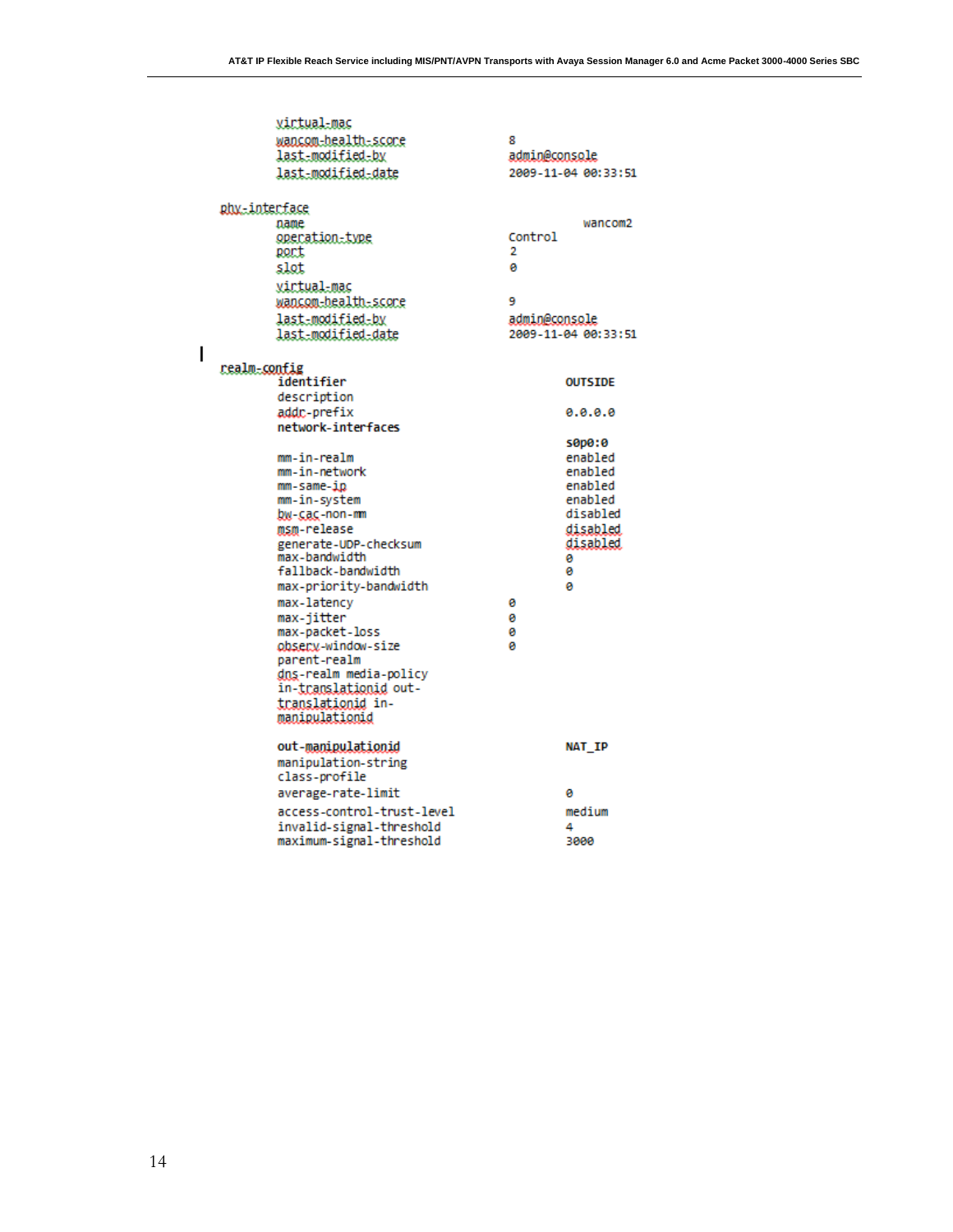|              | untrusted-signal-threshold           |          | 10                   |
|--------------|--------------------------------------|----------|----------------------|
|              | natatnustathneshold                  |          | ø                    |
|              | deny-period                          |          | 60                   |
|              | ext-policy-sur                       |          |                      |
|              | symmetric-latching                   | disabled |                      |
|              | <u>pai-strip</u>                     | disabled |                      |
|              | trunk-context<br>early-media-allow   |          |                      |
|              | enforcement-profile                  |          |                      |
|              | additional-prefixes                  |          |                      |
|              | restricted-latching                  |          | none                 |
|              | <u>restriction-mask</u>              |          | 32.                  |
|              | accounting-enable                    |          | enabled              |
|              | user-cac-mode                        |          | none                 |
|              | usec=cac=bandwidth                   |          | ø                    |
|              | user-cac-sessions                    |          | ø                    |
|              | icmp-detect-multiplier               |          | ø                    |
|              | <u>icmp-advertisement-interval</u>   |          | ø                    |
|              | icmn-target-in                       |          |                      |
|              | monthly-minutes                      |          | ø                    |
|              | net-management-control               |          | disabled             |
|              | delay-media-update                   |          | disabled             |
|              | refer=call=transfer                  |          | disabled             |
|              | codec-policy                         |          |                      |
|              | codec-manin-in-realm                 |          | disabled             |
|              | constraint-name                      |          |                      |
|              | call-recording-server-id             |          | disabled             |
|              | stun-enable<br><u>stun-server-ip</u> |          | 0.0.0.0              |
|              | stun=server=port                     |          | 3478                 |
|              | stun-changed-ip                      |          | 0.0.0.0              |
|              | stun-changed-port                    |          | 3479                 |
|              | match-media-profiles gos- constraint |          |                      |
|              | last-modified-by                     |          | <u>admin@console</u> |
|              | last-modified-date                   |          | 2009-11-04 00:41:24  |
|              |                                      |          |                      |
| realm-config |                                      |          |                      |
|              | identifier                           |          | <b>TNSTDE</b>        |
|              | description                          |          |                      |
|              | addc-prefix                          |          | <b>0.0.0.0</b>       |
|              | network-interfaces                   |          |                      |
|              |                                      |          | s0p1:0               |
|              | mm-in-realm                          |          | enabled              |
|              | mm-in-network                        |          | enabled              |
|              | mm-same-in                           |          | enabled<br>enabled   |
|              | mm-in-svstem<br>bw-cac-non-m         |          | disabled             |
|              | <u>msm-release</u>                   |          | disabled             |
|              | generate-UDP-checksum                |          | disabled             |
|              |                                      |          |                      |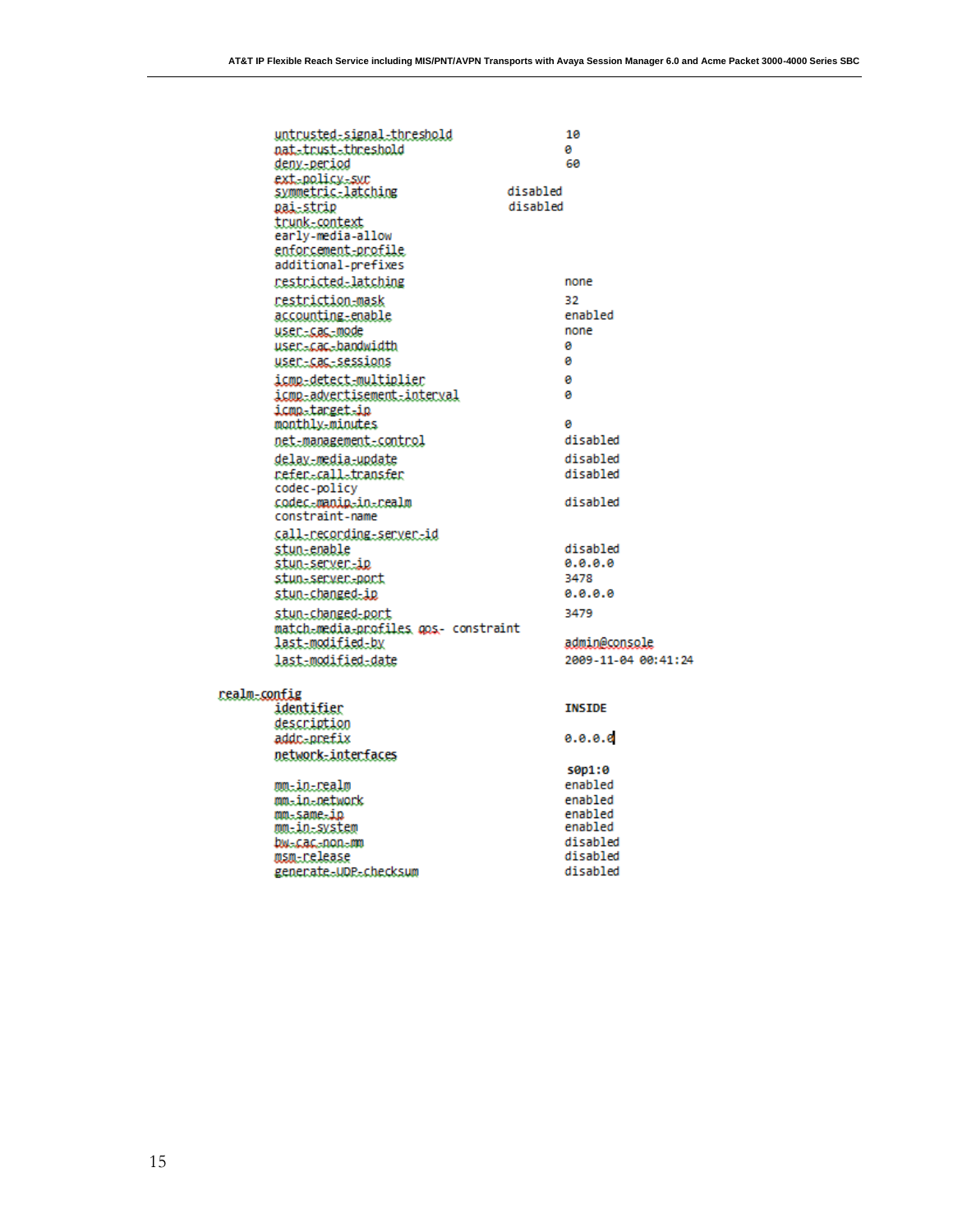| <u>max-bandwidth</u>                                                                                                          |          | Θ               |
|-------------------------------------------------------------------------------------------------------------------------------|----------|-----------------|
| fallback-bandwidth                                                                                                            | ø        |                 |
| max-priority-bandwidth                                                                                                        | ø        |                 |
| <u>max-latency</u>                                                                                                            | ø        |                 |
| <u>max-jitter</u>                                                                                                             | ø        |                 |
| <u> max-packet-loss</u>                                                                                                       | ø        |                 |
| <u>observ-window-size</u>                                                                                                     | ø        |                 |
| <u>parent-realm dns</u> -realm<br>media-policy                                                                                |          |                 |
| in-translationid out-translationid<br>in-manipulationid out-<br>manipulationid<br><u>manipulation-string</u><br>class-profile |          |                 |
| <u>average-rate-limit</u><br><u>access-control-trust-level</u>                                                                |          | ø<br>high       |
| invalid-signal-threshold                                                                                                      |          | ø               |
| maximum-signal-threshold                                                                                                      |          | 0               |
| untcusted=signal=thceshold                                                                                                    |          | 0               |
| nat-trust-threshold                                                                                                           |          | 0               |
| deny-period                                                                                                                   |          | 30              |
| ext-policy-sur                                                                                                                |          |                 |
| symmetric-latching                                                                                                            | disabled |                 |
| <u>pai-strip</u><br>trunk=context early-media-allow                                                                           | disabled |                 |
| enforcement-profile additional-prefixes                                                                                       |          |                 |
| restricted-latching                                                                                                           |          | none            |
| restriction-mask                                                                                                              |          | 32              |
| accounting-enable                                                                                                             |          | enabled         |
| user-cac-mode                                                                                                                 |          | none            |
| user-cac-bandwidth                                                                                                            |          | ø               |
| user-cac-sessions                                                                                                             |          | 0               |
| icmp-detect-multiplier                                                                                                        |          | ø               |
| icme.advertisement.interval                                                                                                   |          | ø               |
| icmn-target-in                                                                                                                |          |                 |
| monthly=minutes                                                                                                               |          | ø               |
| <u>net-management-control</u>                                                                                                 |          | disabled        |
| delay_media_update                                                                                                            |          | disabled        |
| refer-call-transfer                                                                                                           |          | disabled        |
| codec-policy                                                                                                                  |          | disabled        |
| codec…manip…in…realm<br>constraint-name                                                                                       |          |                 |
| call=recording=server=id                                                                                                      |          |                 |
| <u>stun-enable</u>                                                                                                            |          | disabled        |
| stun-server-ig                                                                                                                |          | 0.0.0.0<br>3478 |
| stun=server=port<br>stun-changed-ip                                                                                           |          | 0.0.0.0         |
|                                                                                                                               |          |                 |
| stun-changed-port                                                                                                             |          | 3479            |
| match-media-profiles gos-<br>constraint                                                                                       |          |                 |
| last-modified-by                                                                                                              |          | admin@console   |
|                                                                                                                               |          |                 |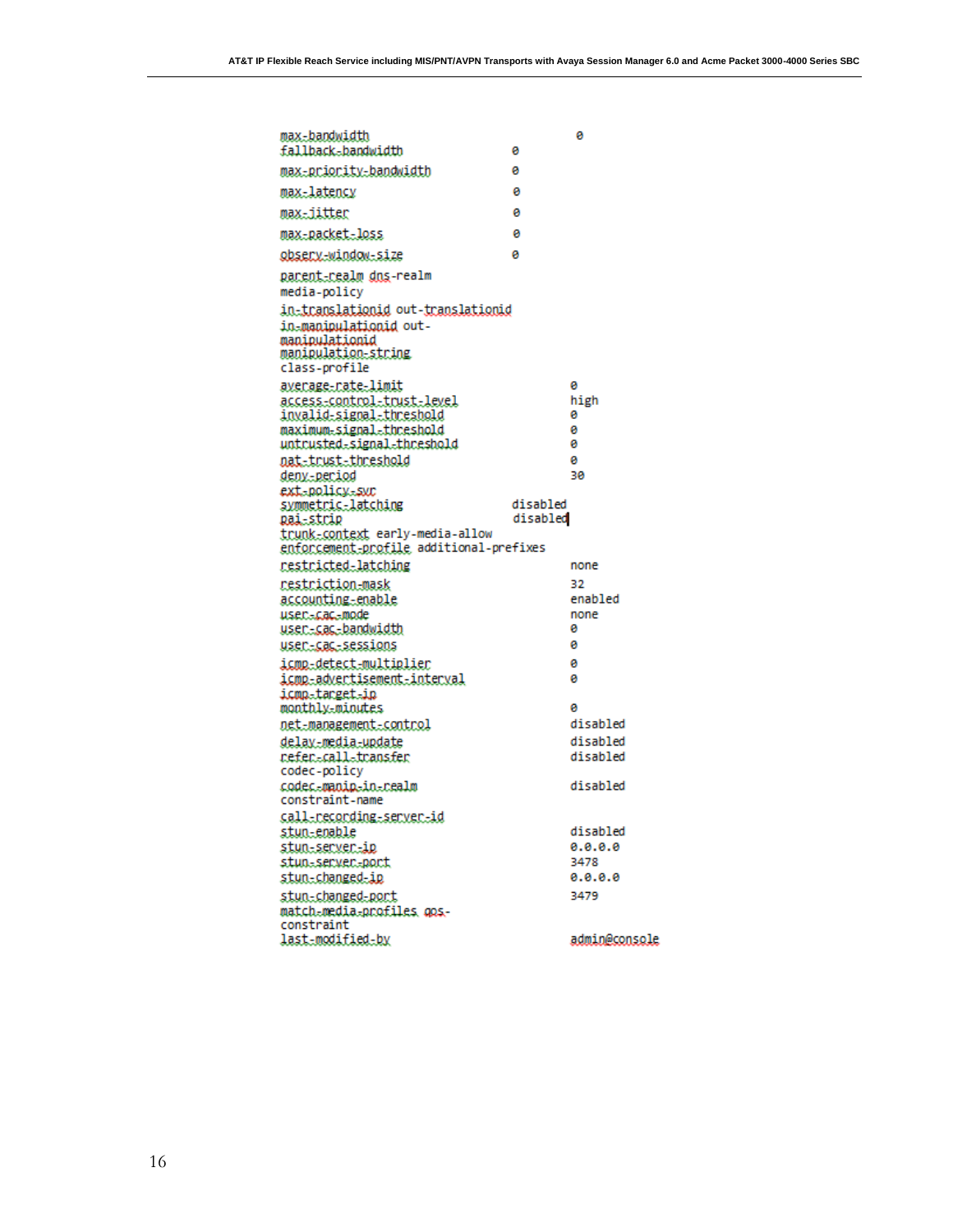|                                                        | last-modified-date                                                                                                                                                                                                                 | 2009-11-04 00:49:58                                                                                                     |                                     |
|--------------------------------------------------------|------------------------------------------------------------------------------------------------------------------------------------------------------------------------------------------------------------------------------------|-------------------------------------------------------------------------------------------------------------------------|-------------------------------------|
| redundancy-config                                      |                                                                                                                                                                                                                                    |                                                                                                                         |                                     |
| state<br>log-level<br>port<br>initial-time<br>cfg-port | health-threshold<br>emergency-threshold<br>advertisement-time<br>percent-drift<br>becoming.standby.time<br>becoming-active-time<br><u>cfg-max-trans</u><br>cfg-sync-start-time<br>sfg-sync-comp-time<br>gateway.heartbeat.interval | enabled<br><b>TNFO</b><br>75<br>50<br>9090<br>500<br>210<br>1250<br>180000<br>100<br>1987<br>10000<br>5000<br>1000<br>ø |                                     |
|                                                        | gateway-heartbeat-retry                                                                                                                                                                                                            | ø                                                                                                                       |                                     |
|                                                        | gateway-heartbeat-timeout                                                                                                                                                                                                          | 1                                                                                                                       |                                     |
|                                                        | gateway.beartbeat.health<br>media-if-peercheck-time                                                                                                                                                                                | ø<br>ø                                                                                                                  |                                     |
| peer                                                   |                                                                                                                                                                                                                                    |                                                                                                                         |                                     |
|                                                        | name                                                                                                                                                                                                                               |                                                                                                                         | acmesbc-pri                         |
|                                                        | state                                                                                                                                                                                                                              |                                                                                                                         | enabled                             |
|                                                        | type<br>destination                                                                                                                                                                                                                |                                                                                                                         | Primary                             |
|                                                        | address<br>network-interface<br>destination                                                                                                                                                                                        |                                                                                                                         | 169.254.1.1:9090<br>wancom1:0       |
|                                                        | address<br>network-interface                                                                                                                                                                                                       |                                                                                                                         | 169.254.2.1:9090<br>wancom2:0       |
| peer                                                   | name<br>state<br>type                                                                                                                                                                                                              |                                                                                                                         | acmesbc-sec<br>enabled<br>Secondary |
|                                                        | destination<br>address<br>network-interface<br>destination                                                                                                                                                                         |                                                                                                                         | 169.254.1.2:9090<br>wancom1:0 I     |
|                                                        | address<br>network-interface                                                                                                                                                                                                       |                                                                                                                         | 169.254.2.2:9090<br>wancom2:0       |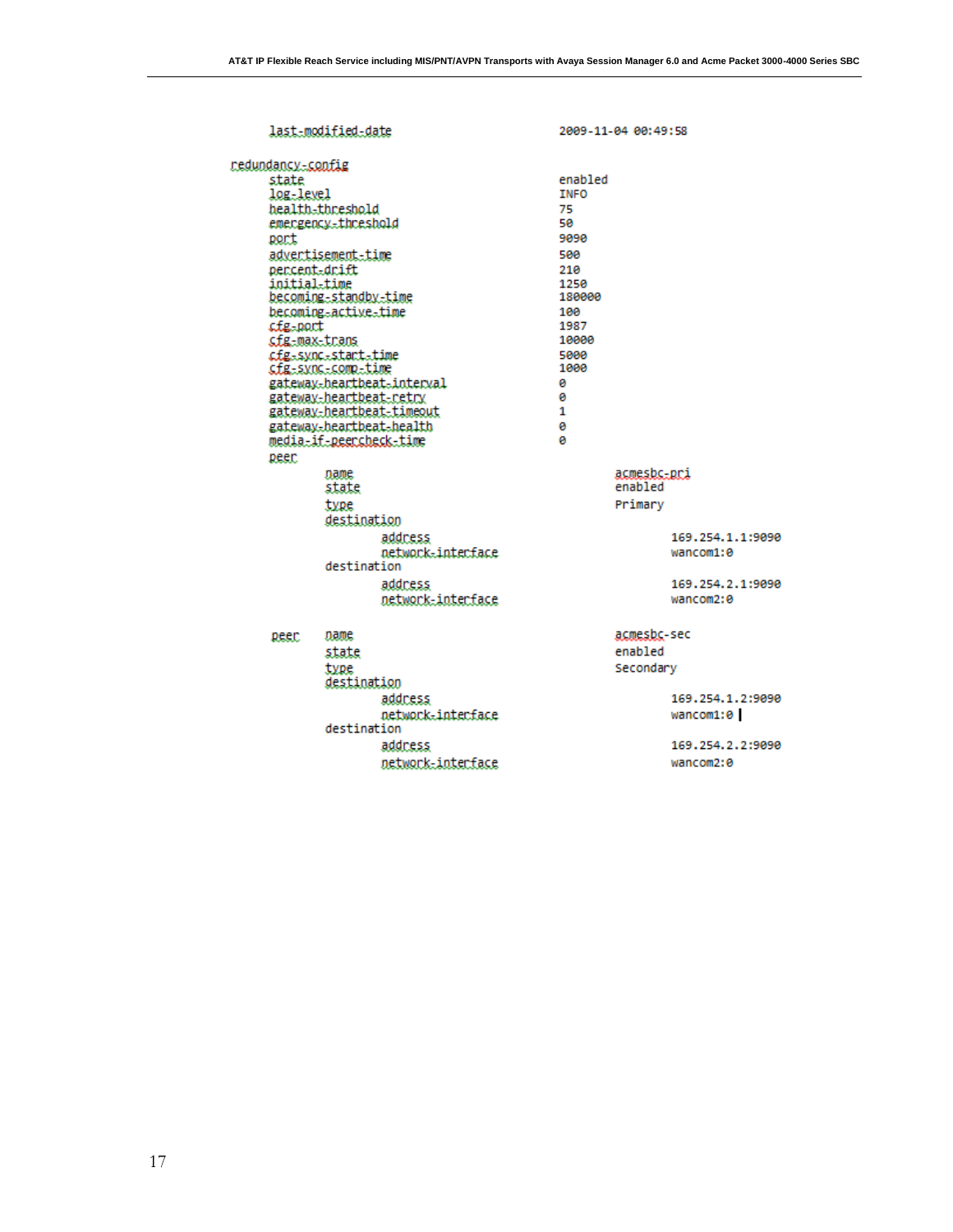|               | last-modified-by<br>last-modified-date    |   | admin@console<br>2009-11-04 00:34:07 |
|---------------|-------------------------------------------|---|--------------------------------------|
| session-agent |                                           |   |                                      |
|               | hostname                                  |   | 135.25.29.74                         |
|               | ip-address                                |   | 135.25.29.74                         |
|               | port                                      |   | 5060                                 |
|               | state                                     |   | enabled                              |
|               | app-protocol                              |   | SIP                                  |
|               | app-type                                  |   |                                      |
|               | transport-method                          |   | UDP                                  |
|               | realm-id                                  |   | <b>OUTSIDE</b>                       |
|               | egress-realm-id                           |   |                                      |
|               | description                               |   | AT&T BE                              |
|               |                                           |   |                                      |
|               | carriers                                  |   |                                      |
|               | allow-next-hop-lp                         |   | enabled                              |
|               | constraints                               |   | disabled                             |
|               | max-sessions                              |   | ٥                                    |
|               | max-inbound-sessions                      |   | ٥                                    |
|               | max-outbound-sessions                     |   | ٥                                    |
|               | max-burst-rate                            | ٥ |                                      |
|               | max-inbound-burst-rate                    | ٥ |                                      |
|               | max-outbound-burst-rate                   | ٥ |                                      |
|               | max-sustain-rate                          | ٥ |                                      |
|               | max-inbound-sustain-rate<br>٥             | ٥ |                                      |
|               | max-outbound-sustain-rate<br>min-seizures | 5 |                                      |
|               | min-asr                                   | ٥ |                                      |
|               | time-to-resume                            | ٥ |                                      |
|               | ttr-no-response                           | ٥ |                                      |
|               | in-service-period                         | ٥ |                                      |
|               | burst-rate-window<br>٥                    |   |                                      |
|               | sustain-rate-window                       | ø |                                      |
|               | neg-uni-cannien-mode                      |   | None                                 |
|               | proxy-mode                                |   |                                      |
|               | nedinect=action                           |   |                                      |
|               | loose-routing                             |   | enabled                              |
|               | send-media-session                        |   | enabled                              |
|               | response-map                              |   |                                      |
|               | ping-method                               |   | <b>QPTIONS; hops=20</b>              |
|               | ping-interval                             |   | 60                                   |
|               | ping-send-mode                            |   | keep-alive                           |
|               | ping.in.service.response.codes            |   |                                      |
|               | <u>out-service-response-codes</u>         |   |                                      |
|               | media-profiles                            |   |                                      |
|               | in-translationid                          |   |                                      |
|               | <u>out-translationid</u>                  |   |                                      |
|               | trust-me                                  |   | disabled                             |
|               | nequest-uni-headers                       |   |                                      |
|               | stop-recurse local-response-map           |   |                                      |
|               | ping-to-user-part                         |   |                                      |
|               | ping.from.user.part                       |   |                                      |
|               | 1i-trust-me                               |   | disabled                             |
|               | in-manipulationid out-                    |   |                                      |
|               | manipulationid                            |   |                                      |
|               | manipulation-string p-                    |   |                                      |
|               | asserted-id                               |   |                                      |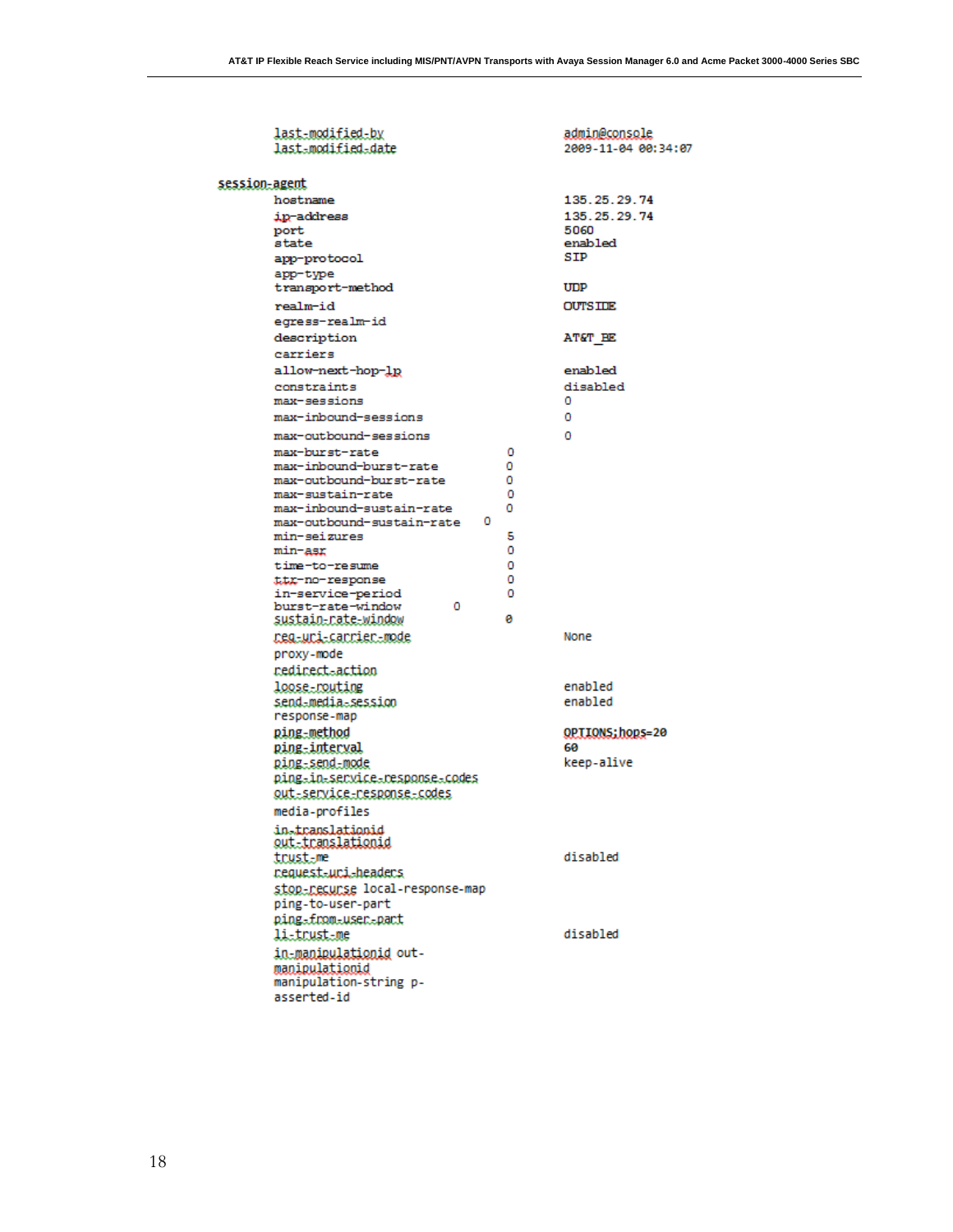|               | trunk-group               |   |   |                |                     |
|---------------|---------------------------|---|---|----------------|---------------------|
|               | max-register-sustain-rate |   |   |                | ø                   |
|               | early-media-allow         |   |   |                |                     |
|               | invalidate-registrations  |   |   |                | disabled            |
|               | rfc2833-mode              |   |   |                | none                |
|               | rfc2833-payload           |   |   |                | a                   |
|               | codec-policy              |   |   |                |                     |
|               | enforcement-profile       |   |   |                |                     |
|               |                           |   |   |                |                     |
|               | refer-call-transfer       |   |   |                | disabled            |
|               | reuse-connections         |   |   | <b>NONE</b>    |                     |
|               | tcp-keepalive             |   |   | none           |                     |
|               | tcp-reconn-interval       |   |   | a              |                     |
|               | max-register-burst-rate   |   |   |                | ø                   |
|               | register-burst-window     |   |   |                | ø                   |
|               | last-modified-by          |   |   |                | admin@console       |
|               | last-modified-date        |   |   |                | 2009-12-01 14:51:04 |
|               |                           |   |   |                |                     |
| session-agent |                           |   |   |                |                     |
|               | hostname                  |   |   | 192.168.67.210 |                     |
|               | ip-address                |   |   | 192.168.67.210 |                     |
|               | port                      |   |   | 5060           |                     |
|               | state                     |   |   | enabled        |                     |
|               | app-protocol              |   |   | <b>SIP</b>     |                     |
|               | app-type                  |   |   |                |                     |
|               | transport-method          |   |   | staticTCP      |                     |
|               | realm-id                  |   |   | <b>TNSTDE</b>  |                     |
|               | egress-realm-id           |   |   |                |                     |
|               | description               |   |   |                | Session Manager 6 0 |
|               | carriers                  |   |   |                |                     |
|               | allow-next-hop-lp         |   |   | enabled        |                     |
|               | constraints               |   |   |                | disabled            |
|               | max-sessions              |   |   |                | ø                   |
|               | max-inbound-sessions      |   |   |                |                     |
|               |                           |   |   | ø              |                     |
|               | max-outbound-sessions     |   |   | 0              |                     |
|               | max-burst-rate            |   |   | ø              | ı                   |
|               | max-inbound-burst-rate    |   |   | ø              |                     |
|               | max-outbound-burst-rate   |   |   | ø              |                     |
|               | max-sustain-rate          |   |   | 0              |                     |
|               | max-inbound-sustain-rate  |   |   | ø              |                     |
|               | max-outbound-sustain-rate |   | ø |                |                     |
|               | min-seizures              |   |   | 5              |                     |
|               | min-asr                   |   |   | ø              |                     |
|               | time-to-resume            |   |   | ø              |                     |
|               | ttr-no-response           |   |   | ø              |                     |
|               | in-service-period         |   |   | ø              |                     |
|               | burst-rate-window         | ø |   |                |                     |
|               | sustain-rate-window       |   |   | ø              |                     |
|               | reg-uri-carrier-mode      |   |   | None           |                     |
|               | proxy-mode                |   |   |                |                     |
|               | redirect-action           |   |   |                |                     |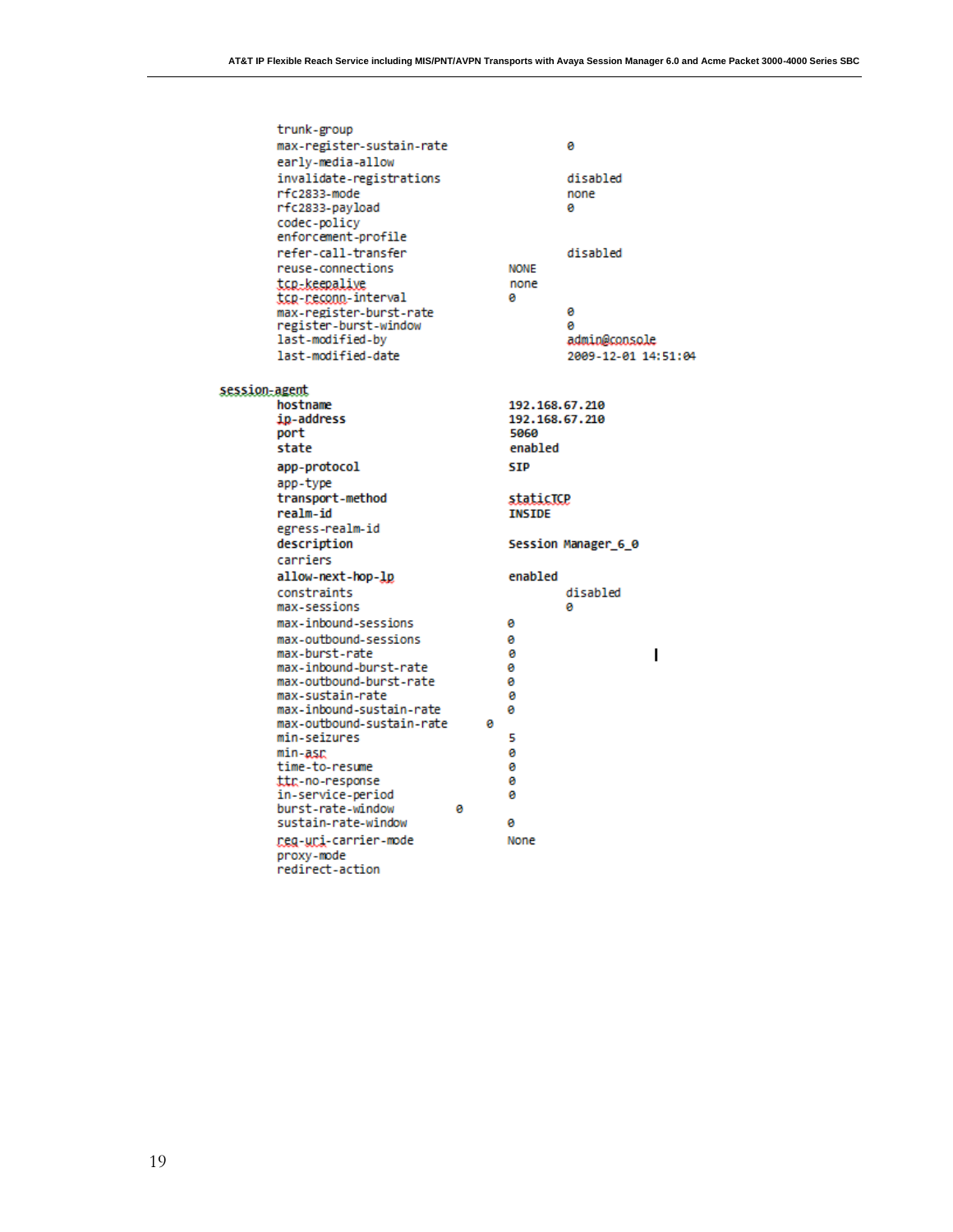|               | loose-routing                                                                                                                                                  | enabled |                                     |
|---------------|----------------------------------------------------------------------------------------------------------------------------------------------------------------|---------|-------------------------------------|
|               | send-media-session                                                                                                                                             | enabled |                                     |
|               | response-map<br>ping-method<br>ping-interval<br>ping-send-mode<br>ping-in-service-response-codes out-service-                                                  |         | OPTIONS; hops=0<br>ĥЙ<br>keep-alive |
|               | response-codes media-profiles<br>in-translationid out-translationid<br>trust-me<br>request-uri-headers<br>stop-necunse<br>local-response-map ping-to-user-part |         | disabled                            |
|               | ping-from-user-part<br>listrustsme<br>in-manipulationid<br>out-manipulationid manipulation-<br>string p-asserted-id                                            |         | disabled                            |
|               | trunk-group<br>max-register-sustain-rate<br>early_media_allow                                                                                                  |         | ø                                   |
|               | invalidate-registrations<br>rfc2833-mode<br>rfc2833-payload<br>codec-policy                                                                                    |         | disabled<br>none<br>Θ               |
|               | enforcement-profile<br>refer-call-transfer<br>reuse-connections<br>tcp-keepalive                                                                               |         | disabled<br>TCP<br>none             |
|               | tcp-reconn-interval<br><u> max-register-burst-rate</u><br>register-burst-window<br>last-modified-by                                                            |         | ø<br>ø<br>a<br>admin@console        |
| session-group | last-modified-date                                                                                                                                             |         | 2009-11-04 00:54:44                 |
|               | group-name<br>description<br>state                                                                                                                             |         | <b>SP PROXY</b><br>enabled          |
|               | app-protocol<br>strategy<br>dest                                                                                                                               |         | <b>STP</b><br>RoundRobin            |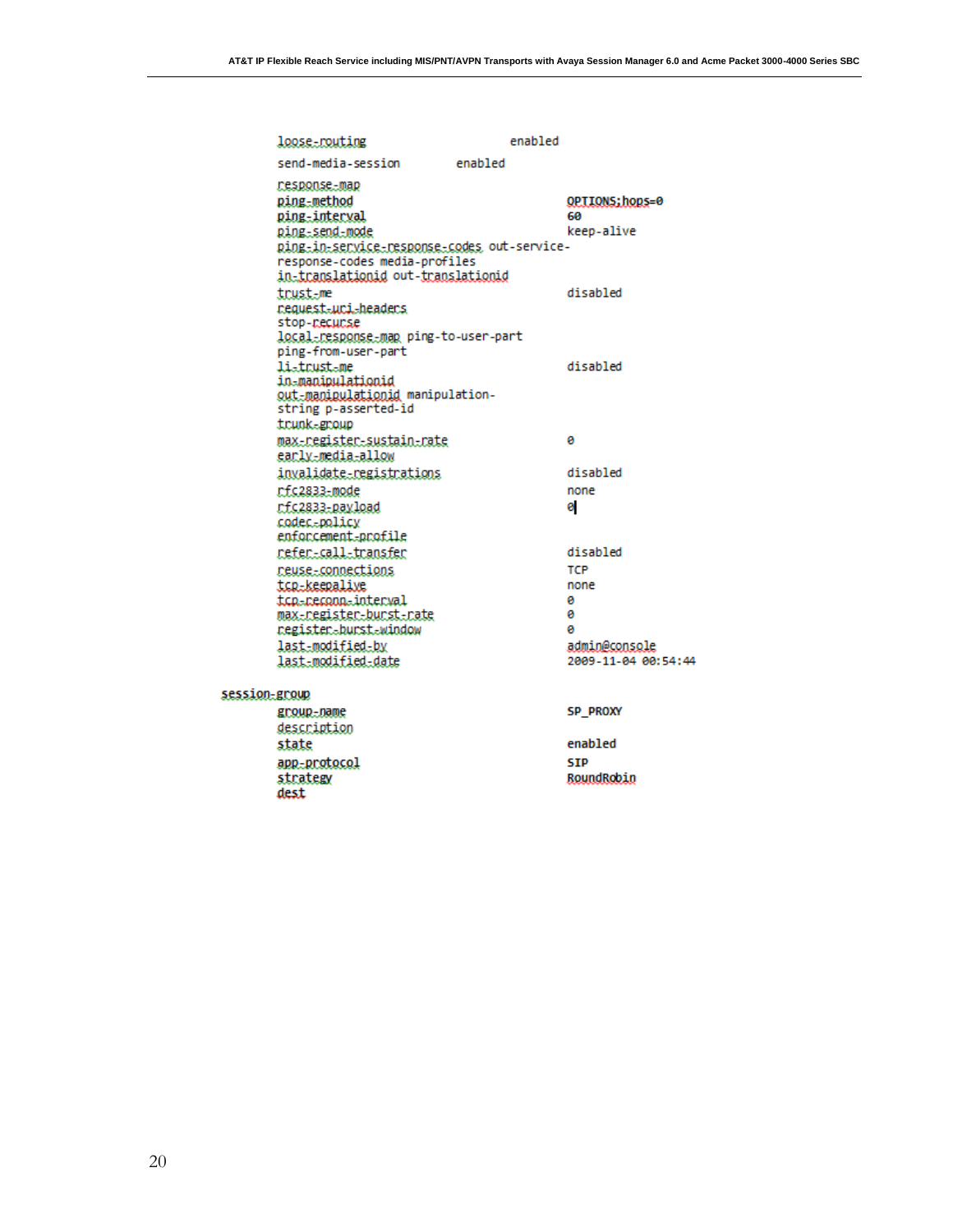|                                        | 135.25.29.74          |
|----------------------------------------|-----------------------|
| <u>trunk-group</u>                     |                       |
| sag-recursion                          | disabled              |
| stop-sag-recurse                       | 401,407               |
| last-modified-by                       | admin@console         |
| last-modified-date                     | 2009-12-04 20:10:41   |
| session-group                          |                       |
| group-name                             | <b>ENTERPRISE</b>     |
| description                            |                       |
| state                                  | enabled               |
| app-protocol                           | <b>STP</b>            |
| strategy                               | Hunt                  |
| dest                                   |                       |
|                                        | 192.168.67.210        |
| trunk-group                            |                       |
| sag-recursion                          | disabled              |
| stop-sag-recurse                       | 401,407               |
| last-modified-by                       | admin@console         |
| last-modified-date                     | 2009-11-05 17:52:47   |
| sip-config                             |                       |
| state                                  | enabled               |
| operation-mode                         | dialog                |
| dialog-transparency                    | enabled               |
| home-realm-id                          | <b>INSIDE</b>         |
| egress-realm-id<br>nat-mode            | <b>TNSTDE</b><br>None |
| negistran-domain                       |                       |
| registran-host                         |                       |
| registrar-port                         | ø                     |
| negisten-service-noute                 | always                |
| init-timer                             | 500                   |
| max-timer                              | 4000                  |
| trans.expire                           | 32                    |
| invite-expire<br>inactive-dynamic-conn | 180<br>32             |
| enforcement-profile                    |                       |
| pac-method                             |                       |
| pac-interval                           | 10                    |
| pac-strategy                           | PropDist              |
| pac-load-weight                        | 1                     |
| <u>pac-session-weight</u>              | 1                     |
| nac-route-weight                       | 1                     |
|                                        |                       |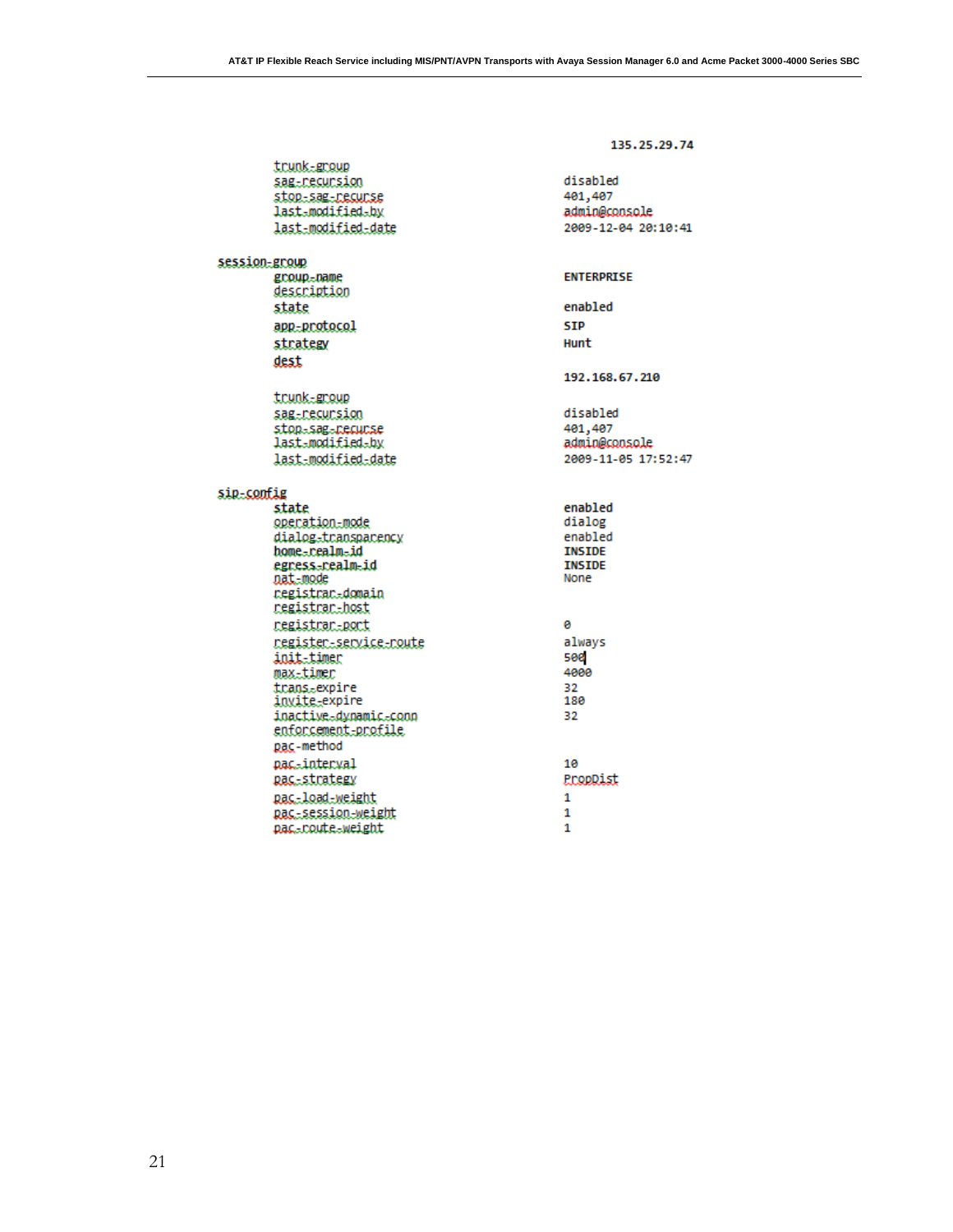|               | pac-callid-lifetime                                                               |              |                | 600           |                                |
|---------------|-----------------------------------------------------------------------------------|--------------|----------------|---------------|--------------------------------|
|               | <u>pac-user-lifetime</u>                                                          |              |                | 3600          |                                |
|               | red-sip-port                                                                      |              |                | 1988<br>10000 |                                |
|               | red-max-trans<br>ned=sync=stant=time                                              |              |                | 5000          |                                |
|               | red=sync=comp=time                                                                |              |                | 1000          |                                |
|               | add-neason-beaden                                                                 |              |                | disabled      |                                |
|               | sip-message-len                                                                   |              |                | 4096          |                                |
|               |                                                                                   |              |                | disabled      |                                |
|               | enum-sag-match<br>extra-method-stats                                              |              |                | enabled       |                                |
|               | registration=cache=limit                                                          |              |                | a             |                                |
|               | negistensusestosfonslo                                                            |              |                | disabled      |                                |
|               | options                                                                           |              |                |               | max-udp-length=0               |
|               |                                                                                   |              |                |               | <u>set-inv-exp-at-100-resp</u> |
|               | add-ucid-header                                                                   |              |                | disabled      |                                |
|               | last-modified-by                                                                  |              |                | admin@console |                                |
|               | last-modified-date                                                                |              |                |               | 2009-11-04 00:34:23            |
| sip-feature   |                                                                                   |              |                |               |                                |
|               | name                                                                              |              |                | Replaces      |                                |
|               | realm                                                                             |              |                |               |                                |
|               | support-mode-inbound<br>require-mode-inbound                                      | Pass         | Pass           |               |                                |
|               | proxy=require=mode=inbound Pass<br>support-mode-outbound<br>require-mode-outbound | Pass<br>Pass |                |               |                                |
|               | proxy-require-mode-outbound                                                       |              | Pass           |               |                                |
|               | last-modified-bv                                                                  |              |                | admin@console |                                |
|               | last-modified-date                                                                |              |                |               | 2010-03-11 15:51:36            |
| sip-interface |                                                                                   |              |                |               |                                |
|               | state                                                                             |              | enabled        |               |                                |
|               | realm-id                                                                          |              | <b>OUTSTDE</b> |               |                                |
|               | description                                                                       |              |                |               |                                |
|               | sip-port                                                                          |              |                |               |                                |
|               | address                                                                           |              |                |               | 192.168.64.130                 |
|               | port                                                                              |              |                |               | 5060                           |
|               | transport-protocol                                                                |              |                |               | <b>UDP</b>                     |
|               | tls-profile                                                                       |              |                |               |                                |
|               | allow-anonymous                                                                   |              |                |               | agents-only                    |
|               | ims.aka.profile                                                                   |              |                |               |                                |
|               | carriers                                                                          |              |                |               |                                |
|               | <u>trans-expire</u>                                                               |              | ø              |               |                                |
|               | invite-expire                                                                     |              | ø              |               |                                |
|               | <u> max-redirect-contacts</u>                                                     | ø            |                |               |                                |
|               | proxy-mode redirect-action                                                        |              |                |               |                                |
|               | contact-mode                                                                      |              | none           |               |                                |
|               | <u>nat-traversal</u>                                                              |              |                | none          |                                |
|               | nat-interval                                                                      |              |                | 30            |                                |
|               |                                                                                   |              |                |               |                                |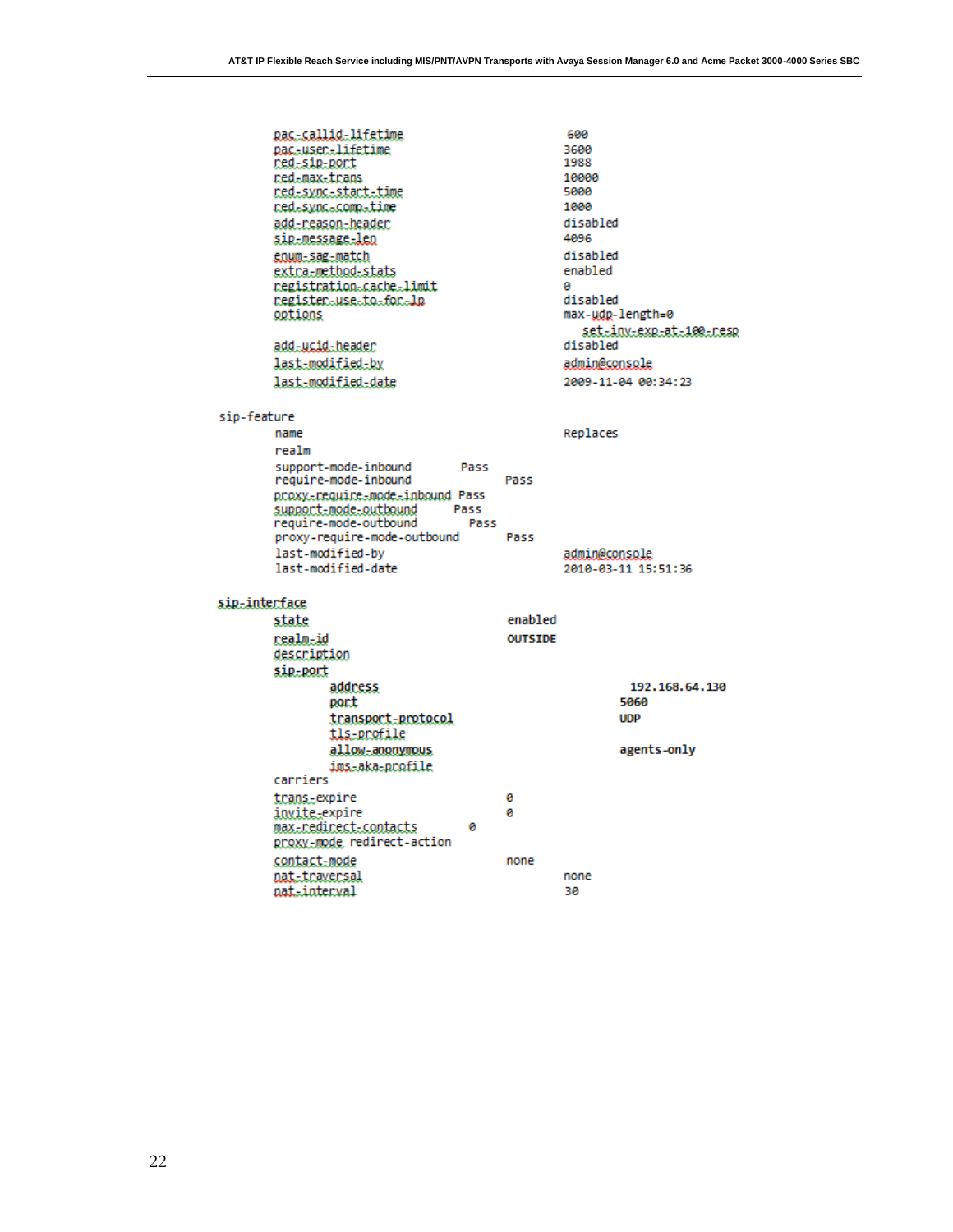| tcg-nat-interval registration-<br>caching min-reg-expire                                                                                          |   | 90<br>disabled<br>300                             |
|---------------------------------------------------------------------------------------------------------------------------------------------------|---|---------------------------------------------------|
| registration-interval route-<br>to-registrar secured-network<br>teluri-scheme<br>uri-fadn-domain                                                  |   | 3600<br>disabled<br>disabled<br>disabled          |
| trust-mode                                                                                                                                        |   | a11                                               |
| max-nat-interval<br><u>nat-int-increment</u><br>nat-test-increment<br>sip-dynamic-hnt<br>stop-necunse<br>port-map-start<br>port-map-end           |   | 3600<br>10<br>30<br>disabled<br>401,407<br>ø<br>ø |
| in-manipulationid<br>out-manipulationid<br>manipulation-string<br>sip-ims-feature                                                                 |   | disabled                                          |
| operator-identifier                                                                                                                               |   |                                                   |
| anonymous-priority<br>max-incoming-conns                                                                                                          | 0 | none                                              |
| per-scc-ip-max-incoming-conns<br>inactive-conn-timeout 0<br>untrusted-conn-timeout 0<br>network-id                                                |   | ø                                                 |
| ext-policy-server<br>default-location-string<br>sharging-vector-mode<br>pass<br>charging-function-address-mode pass<br>ccf-address<br>ecf-address |   |                                                   |
| <u>term-terp-mode</u>                                                                                                                             |   | none                                              |
| implicit_service_route<br>r.f.c.2833-payload                                                                                                      |   | disabled<br>101                                   |
| rfc2833-mode<br>constraint-name response-<br>map                                                                                                  |   | transparent                                       |
| local-response-map                                                                                                                                |   |                                                   |
| ims-aka-feature                                                                                                                                   |   | disabled                                          |
| enforcement-profile<br>refer-call-transfer<br>route-unauthorized-calls                                                                            |   | disabled                                          |
| tcp-keepalive                                                                                                                                     |   | none                                              |
| add-sdp-invite                                                                                                                                    |   | disabled                                          |
| add-sdp-profiles<br>last-modified-by<br>last.modified.date                                                                                        |   | admin@console<br>2009-11-04 00:49:24              |
|                                                                                                                                                   |   |                                                   |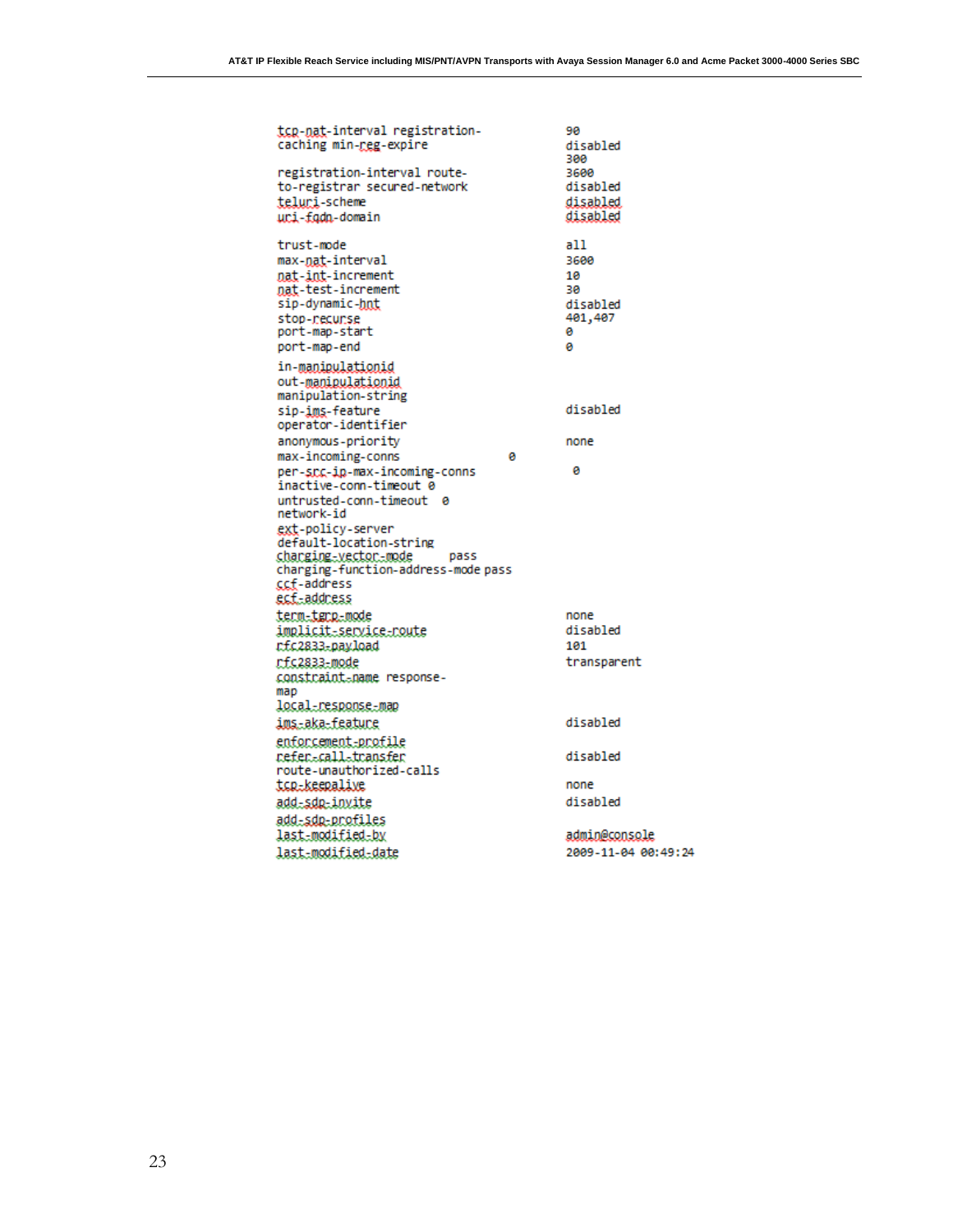| sip-interface                                                                                                                                                              |      |        |                                                             |                                      |
|----------------------------------------------------------------------------------------------------------------------------------------------------------------------------|------|--------|-------------------------------------------------------------|--------------------------------------|
| state<br>realm-id<br>description<br>sip-port                                                                                                                               |      |        | enabled<br><b>INSIDE</b>                                    |                                      |
| address<br>port<br>transport-protocol                                                                                                                                      |      |        |                                                             | 192.168.67.130<br>5060<br><b>TCP</b> |
| tls-profile<br>allow-anonymous<br>ims-aka-profile<br>carriers                                                                                                              |      |        |                                                             | agents-only                          |
| trans-expire<br>invite-expire<br>max-redirect-contacts                                                                                                                     | ø    | ø<br>ø |                                                             |                                      |
| proxy-mode<br>redirect-action<br>contact-mode                                                                                                                              |      |        | none                                                        |                                      |
| nat-traversal<br>nat-interval<br>tcp-nat-interval                                                                                                                          |      |        | none<br>30<br>90                                            |                                      |
| registration-caching<br>min-neg-expire<br>registration-interval<br>route-to-registrar<br>secured-network<br>teluri-scheme<br>uci-fada-domain                               |      |        | disabled<br>300<br>3600<br>disabled<br>disabled<br>disabled |                                      |
| trust-mode<br>max-nat-interval<br>nat-int-increment<br>nat-test-increment<br>sip-dynamic-bot                                                                               |      |        | all<br>3600<br>10<br>30<br>disabled                         |                                      |
| stop-recurse<br>port-map-start<br>port-map-end                                                                                                                             |      |        | 401,407<br>ø<br>ø                                           |                                      |
| in-manipulationid<br>out-manipulationid<br>manipulation-string<br>sip-ims-feature<br>operator-identifier                                                                   |      |        | disabled                                                    |                                      |
| anonymous-priority<br>max-incoming-conns                                                                                                                                   |      | Θ      | none                                                        |                                      |
| per-scc-ip-max-incoming-conns<br>inactive-conn-timeout 0<br>untrusted-conn-timeout 0<br>network-id<br>ext-policy-server<br>default-location-string<br>charging-vector-mode |      |        | 0                                                           |                                      |
| charging-function-address-mode pass<br>ccf-address<br>ecf-address                                                                                                          | pass |        |                                                             |                                      |
| term-terp-mode<br>implicit_service_route                                                                                                                                   |      |        | none<br>disabled                                            |                                      |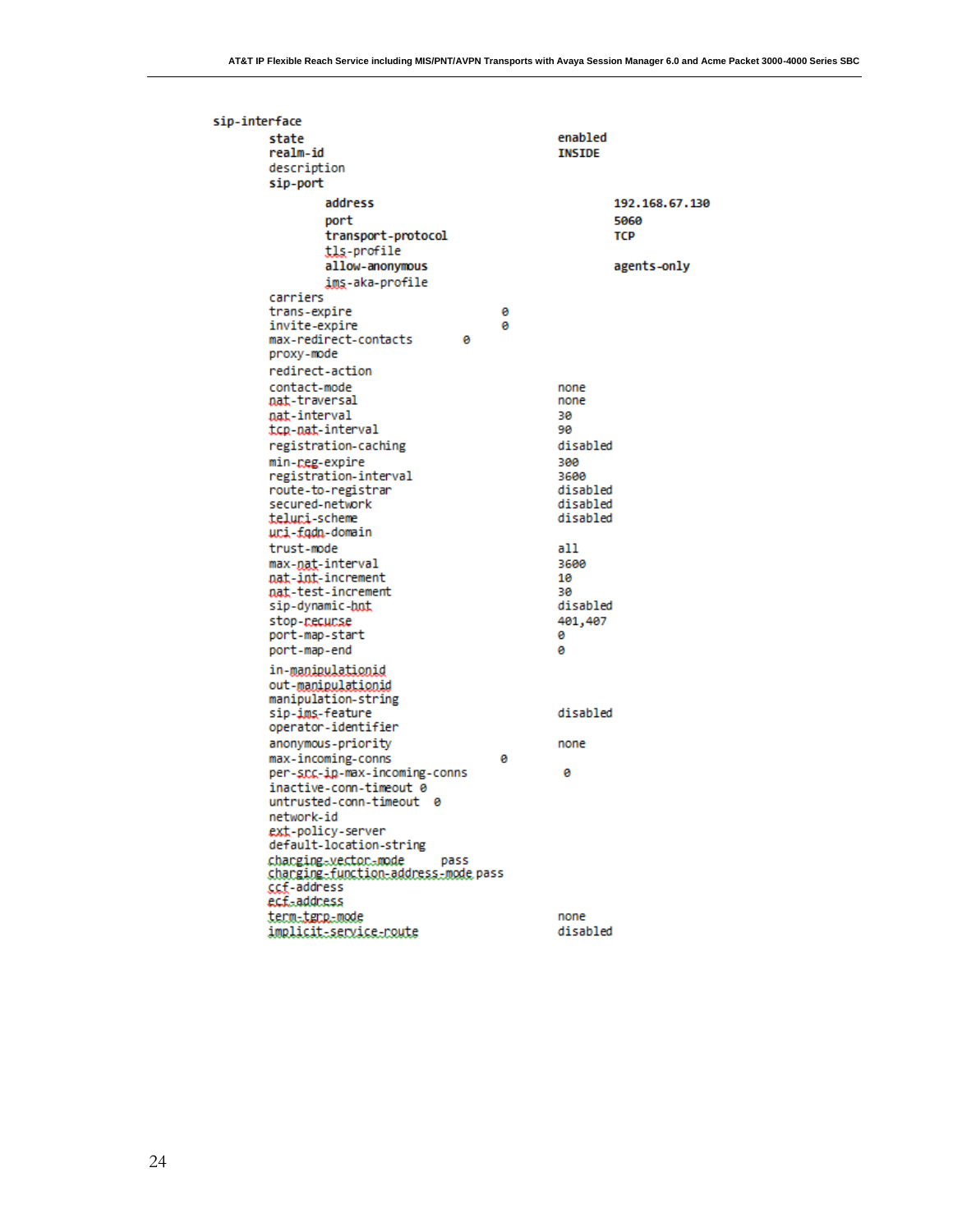rfc2833-payload rf.c2833.mode constraint-name response $map$ local\_response\_map ims.aka.feature enforcement-profile nefenacallatransfer route-unauthorized-calls tcg\_keepalive add.sdg.invite add.sdg.profiles last-modified-by last-modified-date sip-manipulation name description header-rule **Dame** header.-name action comparison-type match-value msg-type new-value methods element-rule name pacameter..name type action match-wal-type comparison-type match-value new-value

transparent

101

disabled

disabled

none disabled

admin@console 2009-11-04 00:50:10

#### NAT\_IP

#### manipErom From manipulate case-sensitive

request

FROM

uri-host replace any case-sensitive

\$LOCAL\_IP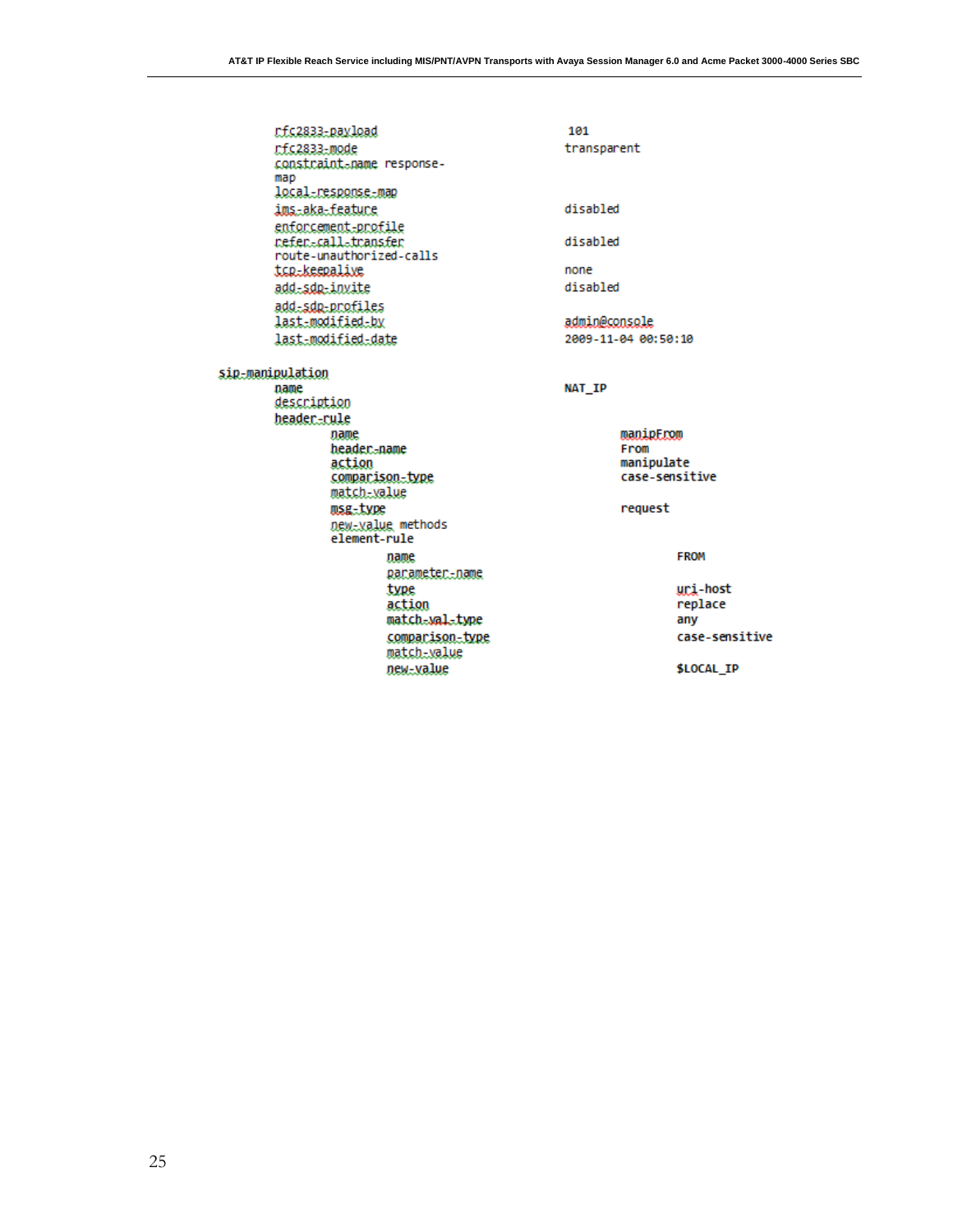beader...rule manipIo name header-name To action manipulate comparison-type match-value request msg-type Dewixalue methods element-rule T<sub>0</sub> name parameter-name type action match-xal-type any comparison-type match-value new-value header-rule name deletePSITE header-name delete comparison-type pattern-rule match-value msg-type request new-value. methods last-modified-by admin@console last-modified-date header-rule name modPAI beader...pane action manipulate comparison-type msg-type any **INVITE** methods match-value new-value element-rule name parameter-name type action match-xal-type comparison-type match-value new-value header-rule

name header-name action

case-sensitive

uri-host replace case-sensitive

**SREMOTE IP** 

# P-Site action

2010-06-09 19:58:37

P-Asserted-Identity pattern-rule

#### modVal

uri-user find-replace-all any case-sensitive  $(+(.*)$ \$modPAI.\$modVal.\$1

modContact Contact manipulate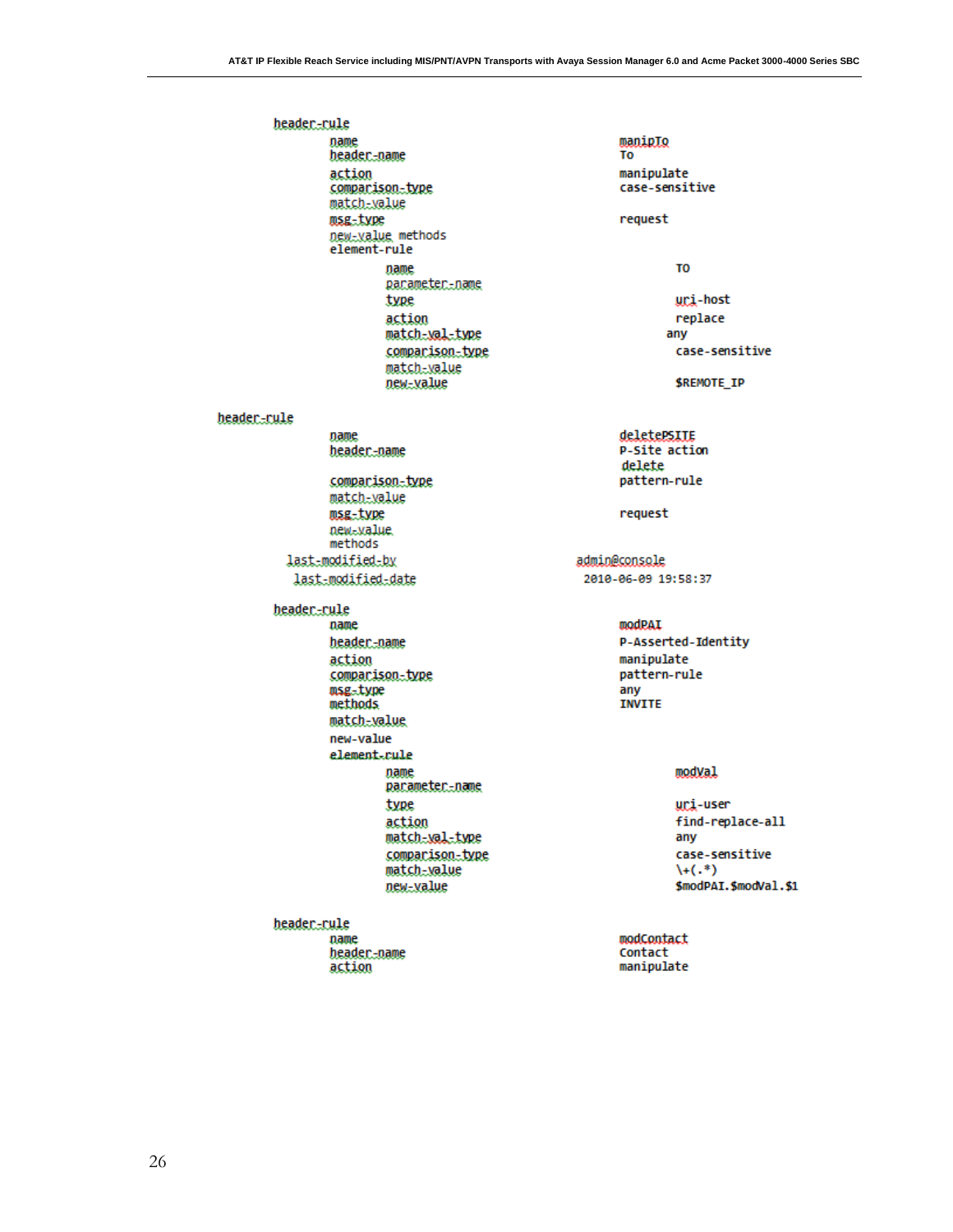comparison-type

methods. match-value newtvalue element- rule name. parameter-name. type. action valetype comparison-type match-value new.walue.

header-rule

name. beader...name action comparison-type

methods

match-value DRW.Walue element- rule name. panameten-name type. action valstype comparison-type value new.walue.

#### beader...cule

name. beader...name

#### comparison-type

methods match-value new-value element-rule name. pacameter.co.ame. type. action match-xal-type comparison-type value new-value

#### steering.pool

*in-address* start-part port id. oetwerk-interface last.modified.bx last\_modified\_date pattern-rule msg-type  $any$ **INVITE** 

#### modVal

uri-user find-replace-all matchany case-sensitive  $\setminus$ + $(.*)$ \$modContact.\$modVal.\$1

#### modEr.com

From manipulate pattern-rule msg-type any **INVITE** 

#### modVal

uri-user find-replace-all matchany case-sensitive match- $\setminus$ \$modFrom.\$modVal.\$1

#### modupdate

**Update action** manipulate pattern-rule msg-type any.

#### modval

uri-user find-replace-all any case-sensitive match- $\setminus$ \$modUpdate.\$modVal.\$1

192.168.64.130

16384 end-32767 realm-OUTSIDE

admin@console 2009-11-04 00:49:36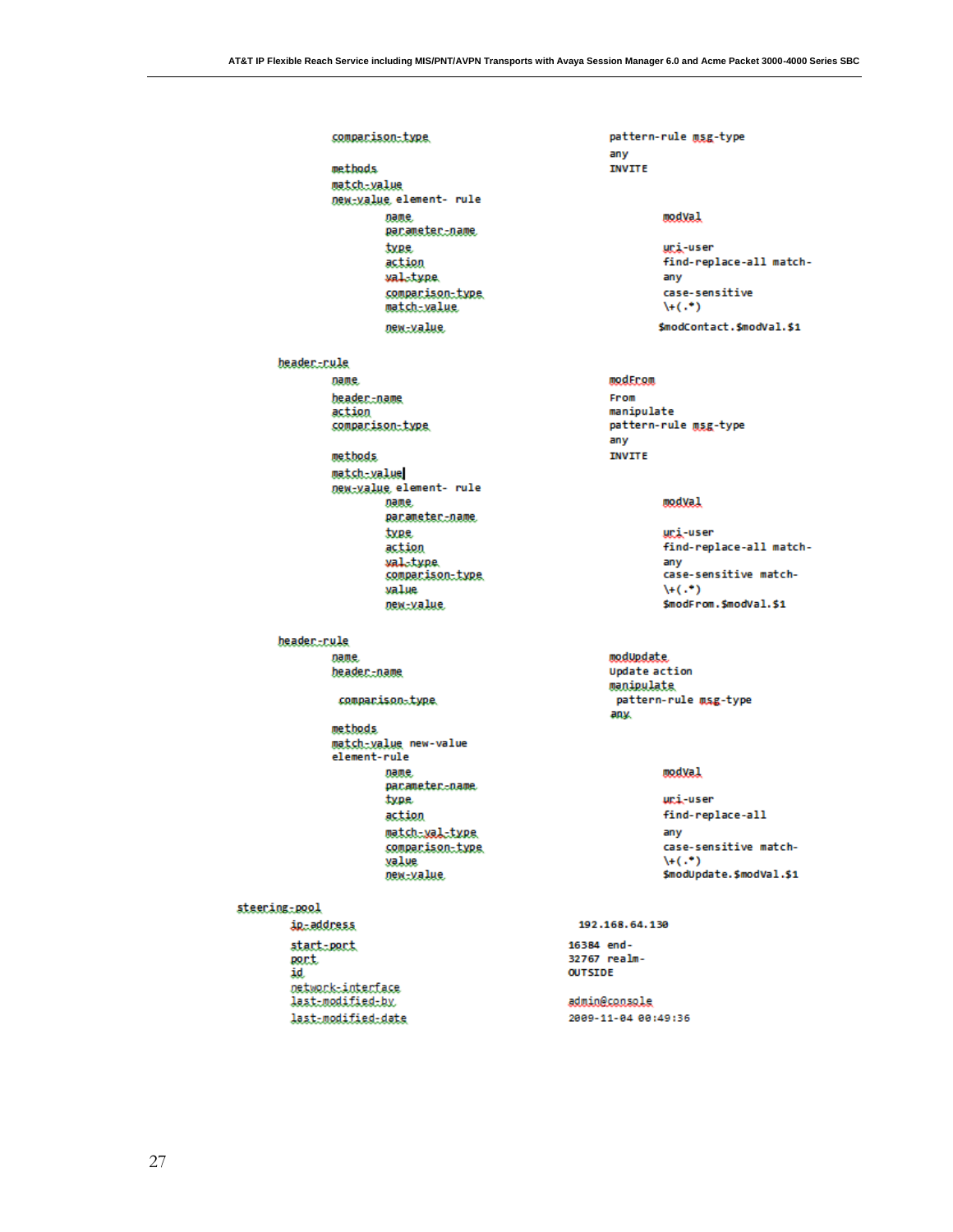| ip-address<br>start-port<br>port<br>id<br><u>network-interface</u><br>last-modified-by<br>last-modified-date                                            |                                                       | 192.168.67.130<br>16384 end-<br>32767 realm-<br><b>TNSTDE</b><br>admin@console<br>2009-11-04 00:50:20 |
|---------------------------------------------------------------------------------------------------------------------------------------------------------|-------------------------------------------------------|-------------------------------------------------------------------------------------------------------|
| system-config<br>hostname<br>description<br>location                                                                                                    |                                                       | acmesbo                                                                                               |
| mib-system-contact<br>mib-system-name<br>mib-system-location                                                                                            |                                                       |                                                                                                       |
| snmp-enabled<br>enable-gnmp-auth-traps disabled<br>enable-snmp-syslog-notify disabled<br>enable-snmp-monitor-traps disabled<br>enable-env-monitor-traps | disabled                                              | enabled                                                                                               |
| snmp-syslog-his-table-length 1<br>snmp-syslog-level<br>system-log-level<br>process=log=level<br>process-log-ip-address<br>process-log-port              |                                                       | WARNING<br>WARNING<br><b>NOTICE</b><br>0.0.0.0<br>0 collect                                           |
| sample-interval<br>push-interval<br>boot-state<br>time<br>end-time<br>red-collect-state<br>red-max-trans                                                |                                                       | 5<br>15<br>disabled start-<br>now<br>never<br>disabled<br>1000<br>5000 red-                           |
| sync-comp-time<br>trace<br>internal-trace<br>log-filter<br>default-gateway<br>restart                                                                   | <u>red-sync-start-time</u><br>push-success-trap-state |                                                                                                       |
| exceptions<br>telnet-timeout<br>console-timeout<br>remote-control<br><u>CII-QUOIT-INQIL</u>                                                             |                                                       | enabled<br>ø<br>ø<br>enabled<br>enabled                                                               |
| link-redundancy-state                                                                                                                                   | disabled                                              |                                                                                                       |
| source-routing                                                                                                                                          | enabled                                               |                                                                                                       |
| climore                                                                                                                                                 | disabled                                              |                                                                                                       |
| terminal-height<br>debug-timeout<br>trap_event_lifetime<br>last-modified-by<br>last-modified-date                                                       | ø<br>ø                                                | 24<br>admin@console<br>2009-11-04 00:27:17                                                            |